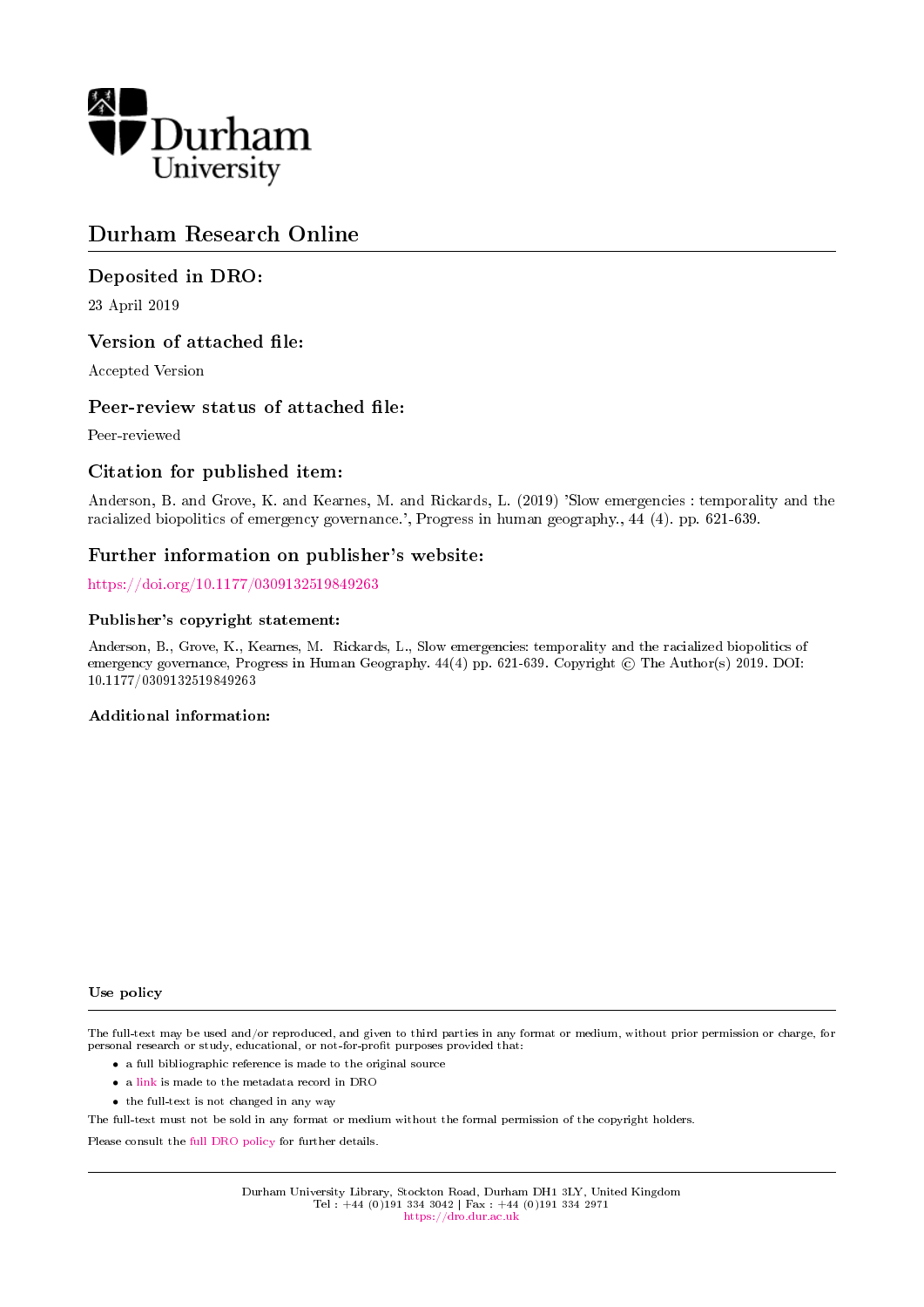Progress in Human Geography

## **Slow emergencies: temporality and the racialised biopolitics of emergency governance**

| Journal: I                             | Progress in Human Geography                                                                                                                                                                                                                                                                                                                                                                                                                                                                                                                                                                                                                                   |  |  |  |
|----------------------------------------|---------------------------------------------------------------------------------------------------------------------------------------------------------------------------------------------------------------------------------------------------------------------------------------------------------------------------------------------------------------------------------------------------------------------------------------------------------------------------------------------------------------------------------------------------------------------------------------------------------------------------------------------------------------|--|--|--|
| Manuscript ID                          | PiHG-2017-0154.R1                                                                                                                                                                                                                                                                                                                                                                                                                                                                                                                                                                                                                                             |  |  |  |
| Manuscript Type:                       | Submitted Paper                                                                                                                                                                                                                                                                                                                                                                                                                                                                                                                                                                                                                                               |  |  |  |
| Keywords:                              | Emergency, Harm, Governing, Temporality, Race                                                                                                                                                                                                                                                                                                                                                                                                                                                                                                                                                                                                                 |  |  |  |
| Abstract:                              | How lives are governed through emergency is a critical issue for our<br>time. In this paper, we build on scholarship on this issue by developing<br>the concept of 'slow emergencies'. We do so to attune to situations of<br>harm that call into question what forms of life can and should be secured<br>by apparatuses of Emergency governance. Through drawing together<br>work on emergency and on racialization, we define 'slow emergencies' as<br>situations marked by a) attritional lethality b) imperceptibility c) the<br>foreclosure of the capacity to become otherwise d) emergency claims.<br>We conclude with a call to reclaim 'emergency'. |  |  |  |
|                                        |                                                                                                                                                                                                                                                                                                                                                                                                                                                                                                                                                                                                                                                               |  |  |  |
| SCHOLARONE <sup>*</sup><br>Manuscripts |                                                                                                                                                                                                                                                                                                                                                                                                                                                                                                                                                                                                                                                               |  |  |  |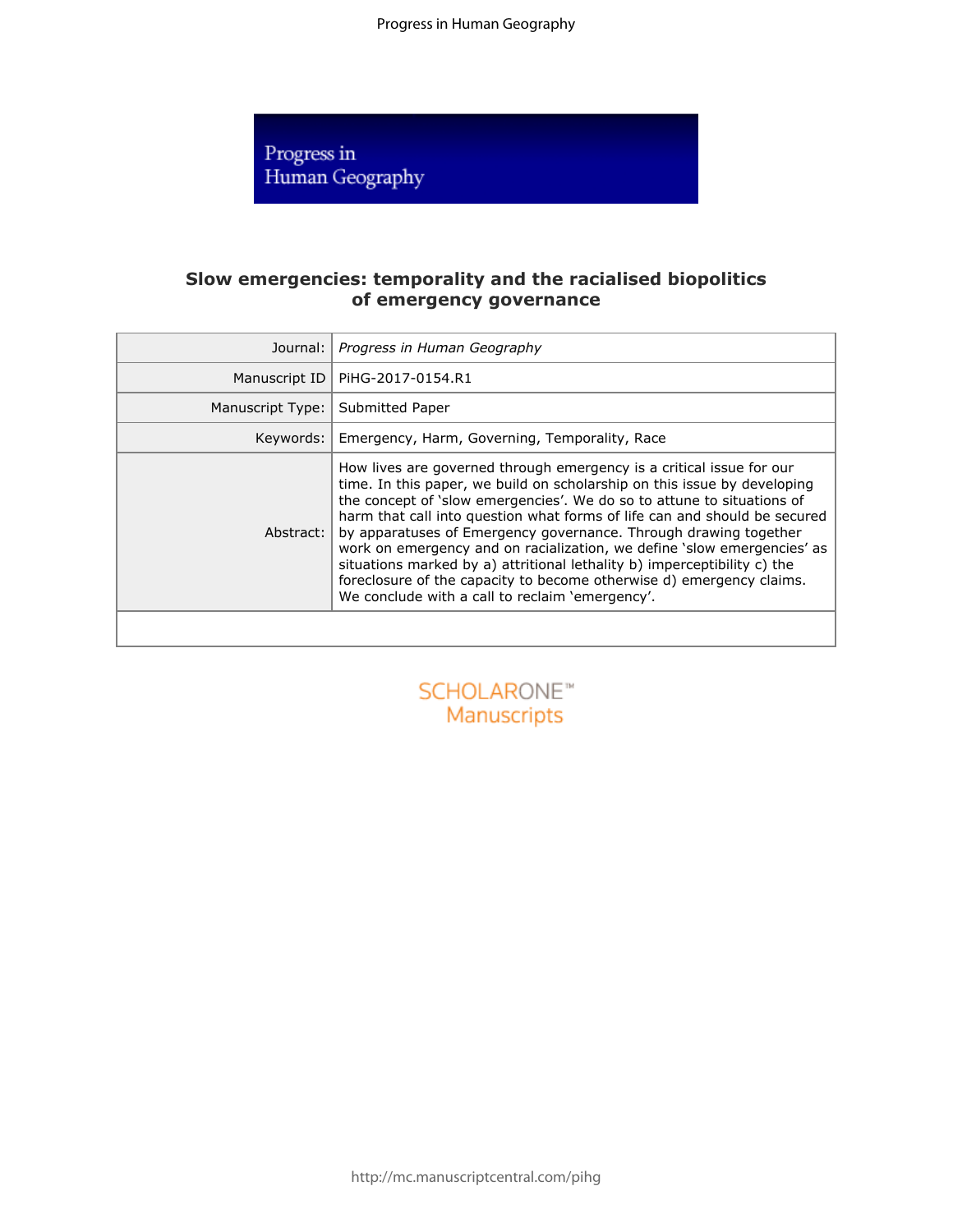$\mathbf{1}$  $\overline{2}$  $\overline{3}$  $\overline{4}$  $\overline{7}$ 

#### **Slow emergencies: temporality and the racialised biopolitics of emergency governance**

#### **Abstract**

How lives are governed through emergency is a critical issue for our time. In this paper, we build on scholarship on this issue by developing the concept of 'slow emergencies'. We do so to attune to situations of harm that call into question what forms of life can and should be secured by apparatuses of Emergency governance. Through drawing together work on emergency and on racialization, we define 'slow emergencies' as situations marked by a) attritional lethality b) imperceptibility c) the foreclosure of the capacity to become otherwise d) emergency claims. We conclude with a call to reclaim 'emergency'.

**PRANCES Keywords:** Emergency, Harm, Damage, Governing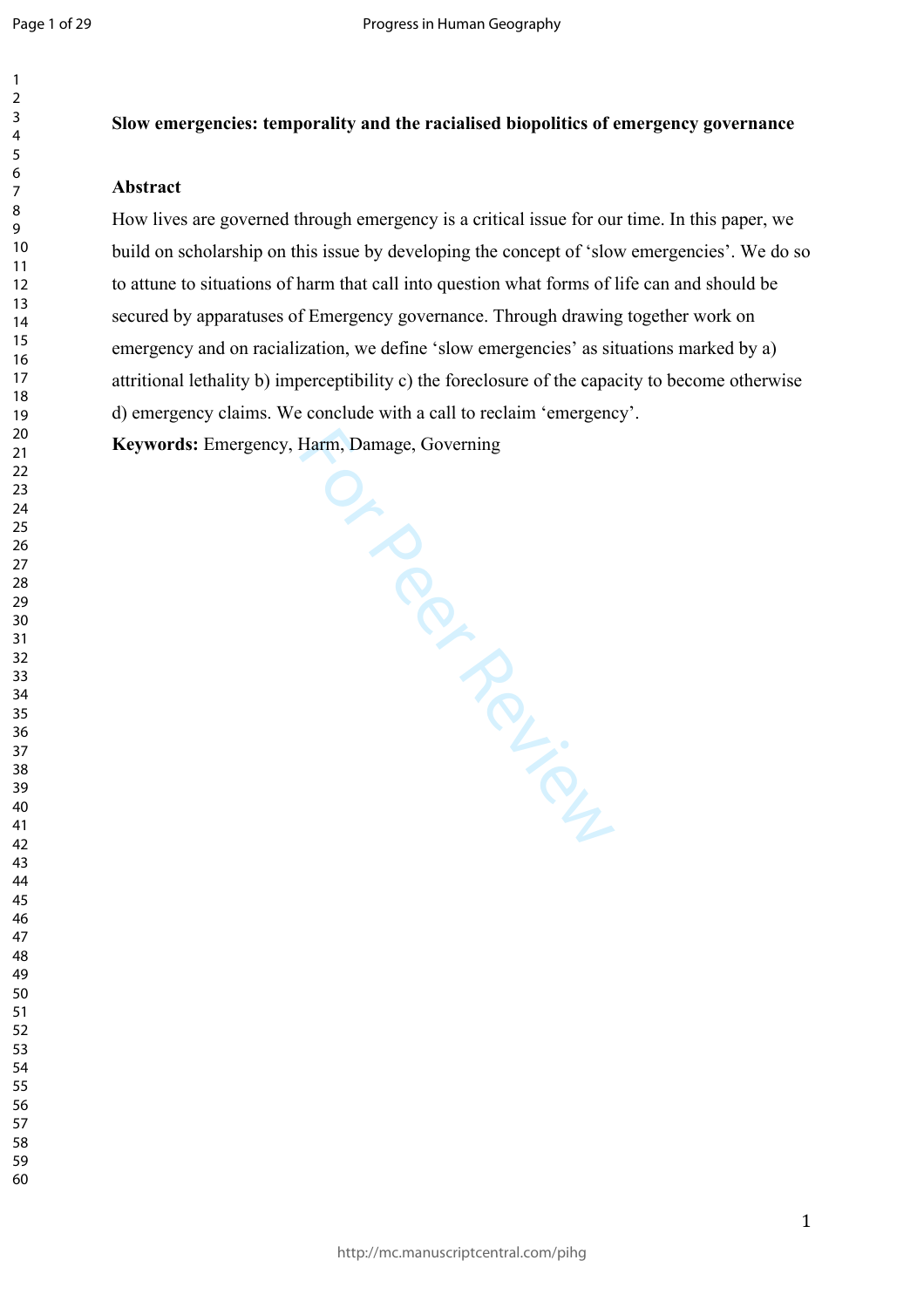#### **Slow emergencies: temporality and the racialised biopolitics of emergency governance**

### **I. Introduction**

ad a devastating effect on the traditional<br>many killed immediately and subsequently<br>odied and spatial effects, including high ca<br>possession and estrangement from the<br>n if they return, and the depleting effects<br>ttingly 2014 In 2016, the Governing Emergencies Network gathered in South Australia to discuss emergencies<sup>11</sup>. While the state has had its share of 'classic emergencies', our primary focus was something that no longer fulfilled the normal emergency criterion of a spectacular event, if it ever had; the legacies of atomic tests carried out in the 1950s and 1960s at Maralinga, the traditional homeland of the Pitjantjatjara Anangu people. Part of a military testing regime, these tests were set in the shadow of the violence of settler colonialism and ongoing British imperial power. They had a devastating effect on the traditional custodians of Maralinga Country. Not only were many killed immediately and subsequently, the survivors continue to live with its violent embodied and spatial effects, including high cancer rates, loss of cultural connections, forced dispossession and estrangement from their Country, exposure to radioactive contamination if they return, and the depleting effects of continuing to fight for justice (Borg 2017, Mattingly 2014, Haywood and Smith 1998). The 'black mist' that Yankunytjatjara elder Yami Lester, an indigenous survivor of the tests and leading advocate for justice and recognition, describes as hovering over his family's camp after the *Totem I* test in 1953 (Lester 2000) was only intensified by the policies of official secrecy adopted by both the Australian and British governments, and the complacency of military authorities about the presence of indigenous peoples in the test sites and subsequent clean up operations.<sup>2</sup>

We met with relatives of some Maralinga survivors to hear about the ongoing impact of the bombs on their everyday lives, including the stress of not knowing whether or how the radiation was going to manifest in their bodies or children, whether they will ever be able to return home, and where their ancestors' bones now lie. In such a context, the normal notion of Emergency as a punctual event inducing an immediate response was starkly inadequate. At the same time, the ongoing effects of the 2007 Northern Territory Emergency Intervention in indigenous communities to the north of Maralinga - where the Australian federal government mobilised the military to occupy 73 Aboriginal communities under the guise of protecting children and addressing crime and delinquency - were a chilling reminder of the limitations and abuses of "emergency" claims (e.g. Watson 2011). Writing in the context of the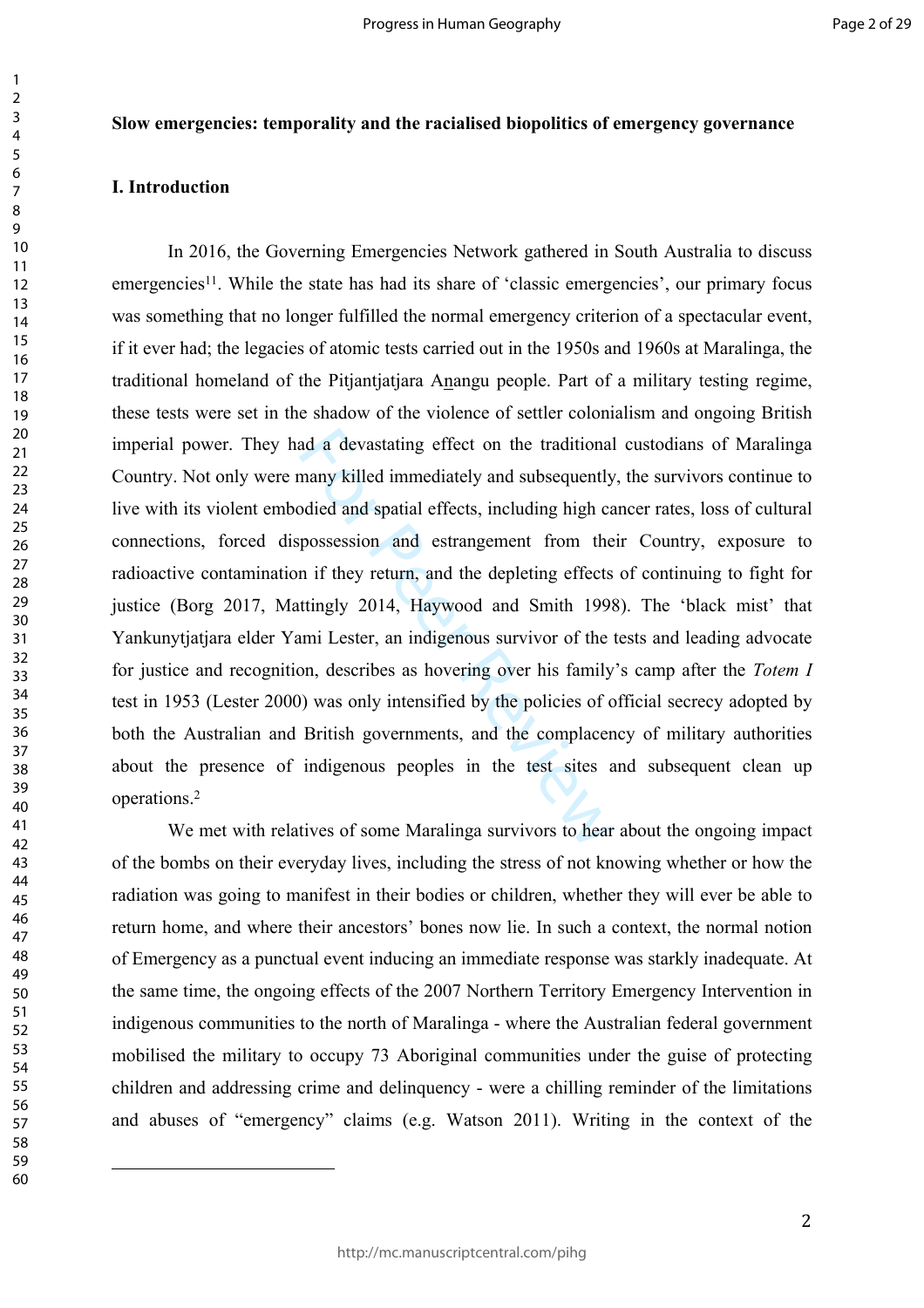$\mathbf{1}$  $\overline{2}$  $\overline{3}$  $\overline{4}$ 5 6  $\overline{7}$ 8 9

intervention, Tess Lea (2012) argues that "indigenous people sit in the *slow-burn category* of inexplicable and permanently ongoing state interference" (p. 119, emphasis added).

(Pain, 2018), institutional violence (Cc<br>
oler 2013; Ureta 2016) and structural violence (Cc<br>
slds to a fraying and breaking down of the g<br>
or ordinary can be separated from emerger<br>
and hope was only ever available to cer The conditions Australian indigenous communities face in their everyday struggles to get by forced us to re-examine the relation between the state - or any institution that governs (Duffield 2007) - and those individual and collective lives variously rendered in/secure through contemporary techniques of emergency governance. It led us to what we call *slow emergencies;*<sup>a</sup> concept at the intersection of two largely disparate bodies of literature. The f*irst* is a rich literature from feminist, postcolonial and critical race theorists on what is variously called slow violence (Nixon 2011), crisis ordinariness (Berlant 2011), quotidian disaster (Sharpe 2016), slow disaster (Knowles, 2015), everyday terrorism (Pain 2014), chronic urban trauma (Pain, 2018), institutional violence (Cooper and Whyte 2018), continuous ruination (Stoler 2013; Ureta 2016) and structural violence (Galtung 1969). Each of these concepts responds to a fraying and breaking down of the geo-historical promise and hope that the everyday or ordinary can be separated from emergency/disaster. As this work emphasizes, this promise and hope was only ever available to certain valued lives, came at a cost to other racialised, gendered, and classed lives, and has ongoing (after)lives embedded in the persistence of colonialism and other material and affective infrastructures of violence (see also McKittrick 2006; 2016; Krupar 2013).

*Second*, the biopolitical mobilization of "emergency" resonates with literature on governing formally recognised Emergencies (with a capital E), which cautions against an unthinking embrace of the emergency term. In particular, it unpacks how individual and collective life in liberal societies is increasingly governed through a variety of techniques, strategies and rationalities of emergency. Far from a transparent and objective category describing situations of impending social breakdown and disorder, emergency signals one problem-space amongst others where liberal order has become structured *through* an uncertain and dangerous future (Foucault 2008; Collier and Lakoff 2015).

In bringing these literatures into conversation with each other, we seek to address two key problems: *first*, work that draws attention to racially and gendered differentiated experiences of harm and suffering allows us to rethink emergency as a biopolitical category. In particular, this work destabilizes the equation between liberal life and an anticipatory temporality that work on governing Emergencies often takes for granted. We argue here for the importance of *racializing emergency:* to focus on the way emergency claims emerge out of, and reinforce, a racially uneven distribution of temporality *within* modern societies. The (white) liberal subject that anticipates a future of growth, change, development and becoming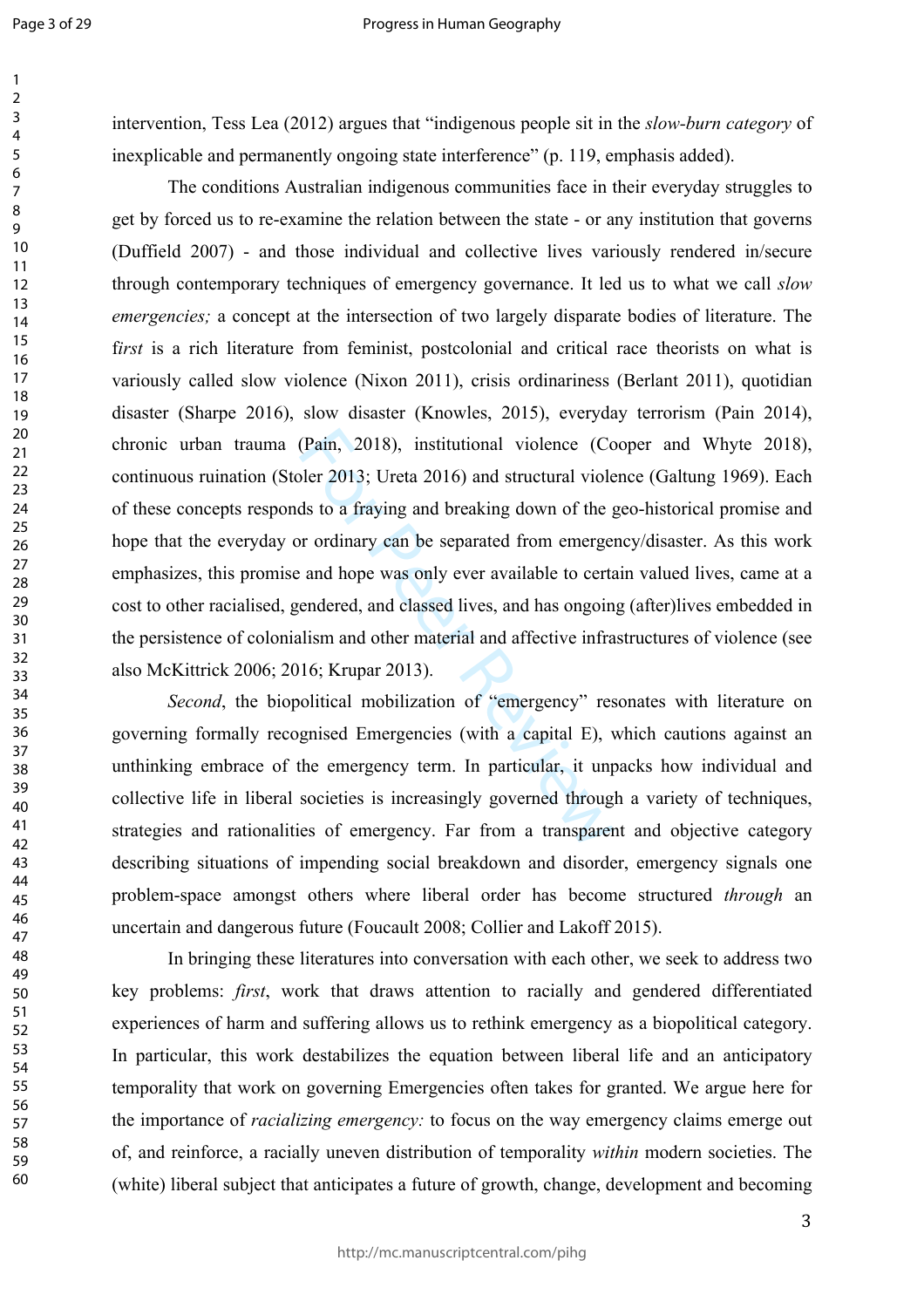emerges through techniques of racialization that *also* produce (black and Indigenous) subjects suspended in a durative temporality of decline, stagnation, decay, *and* a repetitive temporality of recurring plantation violence.

iness into something demanding urgent ac<br>noture between an emergency claim and th<br>ucture which subjects may claim a future<br>cialized foundations of Emergency gove<br>and for withheld recognition, exposing the<br>licitly oriented *Second*, thinking emergency as racialized emergency destabilizes the biopolitical relation between liberal governance and emergency that work on governing Emergencies has often taken for granted. Attending to the multiple temporalities of liberal order opens onto a terrain of political struggle about the ability to claim an emergency *and* have this claim recognized as ethically and politically relevant. The concept of slow emergencies points to those situations of harm and suffering that question what forms of life can and should be secured by Emergency governance. It helps translate un- or barely-bearable conditions inseparable from ordinariness into something demanding urgent action. A slow emergency is thus marked by the disjuncture between an emergency claim and the racializing assemblages (Weheliye 2014) that structure which subjects may claim a future in need of protection. The concept lays bare the racialized foundations of Emergency governance and introduces an unresolvable ethical demand for withheld recognition, exposing the line between the endemic and evental in a way explicitly oriented to the racially uneven distribution of harm, suffering, death, and futurity within late liberal societies.

Below, we develop this argument over three main sections. First, we describe how geographers have unpacked processes of 'governing through emergencies' that blur the lines between everyday life and emergency. Second, we review research on environmental racism and critical race theory that explicitly engages with themes of slow violence and the racialized distribution of everyday violence within liberal social formations to think through the ways liberal biopolitics – and thus Emergency governance – are structured through techniques of racialization that produce uneven distributions of anticipatory, durative and repetitive temporality within the population. Third, we elaborate the concept of slow emergencies to explore how racializing emergency renders the relation between Emergency governance and the anticipatory temporality of liberal life contingent to the prior production of racialized difference. To conclude, we summarize these arguments and consider their relevance for geographic research on race, biopolitics and emergency.

#### **II. Governing Through Emergency**

A range of work in geography and allied fields has traced the work emergency does in the advent and (re)production of existing and new forms, practices and relations of power.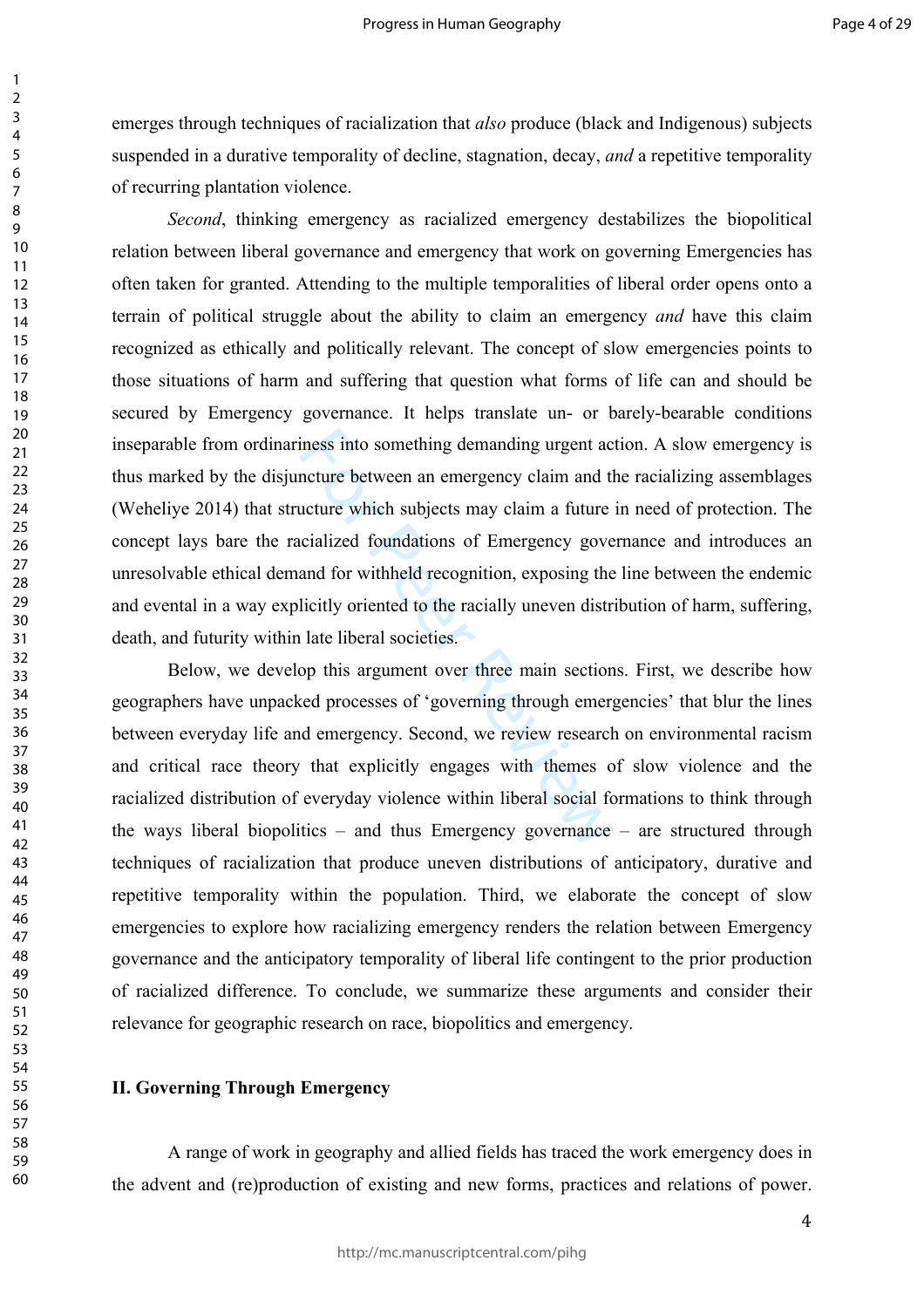60

Stimulated by the 'war on terror', research has shown how contemporary liberal order is secured by governing through the logics of Emergency with a capital E (Adey 2016; Amin 2013; Agamben 2007; Anderson 2015; Aradau 2015; Cooper 2008; Dillon & Reid 2009; Grove 2013; Graham 2011; Massumi 2009). On the one hand, events or situations which are designated as emergencies are governed in ways that are designed to contain and curtail classes of events, and people that are designated as threats to an existing order. Governing through emergencies primarily hinges on draining an event of its eventfulness, by reducing its potentiality to disrupt, end, or overturn. On the other hand, liberal order governs through emergency in the sense that claims to an emergency - sometimes strategic declarations that an emergency has happened, is happening or will happen - can justify actions that (re)order bodies and relations for pre-existing reasons. Within this broad emphasis on 'governing through emergency', two main lines of research have developed.

pre-existing reasons. Within this broad<br>main lines of research have developed.<br>seearch concerned with *emergency as ex*<br>mergency' as juridical-political category a<br>ring of spaces and bodies (Neal 2006;<br>the emphasis is less First, a line of research concerned with *emergency as exception* has unpacked the work that the 'state of emergency' as juridical-political category and instrument does in the (re)making and (re)ordering of spaces and bodies (Neal 2006; Coleman 2007; Braun & McCarthy 2005). Here the emphasis is less on the materialities and affects of the event designated as an emergency, and more on what is enabled through the act of formal declaration and the acts that follow. Building on Agamben's (1998) neo-Schmittian engagement with sovereignty and the exception, research has disclosed the intensely uneven geographies of exclusion that are founded through the 'state of emergency', and the myriad ways in which people suffer and are damaged in the name of emergency. This emphasis on the 'state of emergency' reflects the fact that emergency declarations and subsequent actions often reveal the relation between democratic life and its authoritarian others as fractured and fragmented (Ophir 2007). In a 'state of emergency' visible impacts and effects of power manifest in and through bodies, typically framed in terms of the production of 'bare life' (Agamben 1998). Research into racial violence following Hurricane Katrina (Braun and McCarthy 2005) and the 2010 Haiti earthquake (Mullings et al 2010), for instance, shows how action in a state of emergency draws on and reproduces black disaster victims as disposable lives (Giroux 2006) while pursuing a goal of sustaining the existing socioecological order.

A second strand of work troubles this emphasis on the 'state of emergency' by approaching emergency as one *technique of liberal rule* amongst others. Governing through emergencies happens through innumerable mundane techniques designed to enable either the continuation or swift return of the non-emergency everyday. These techniques include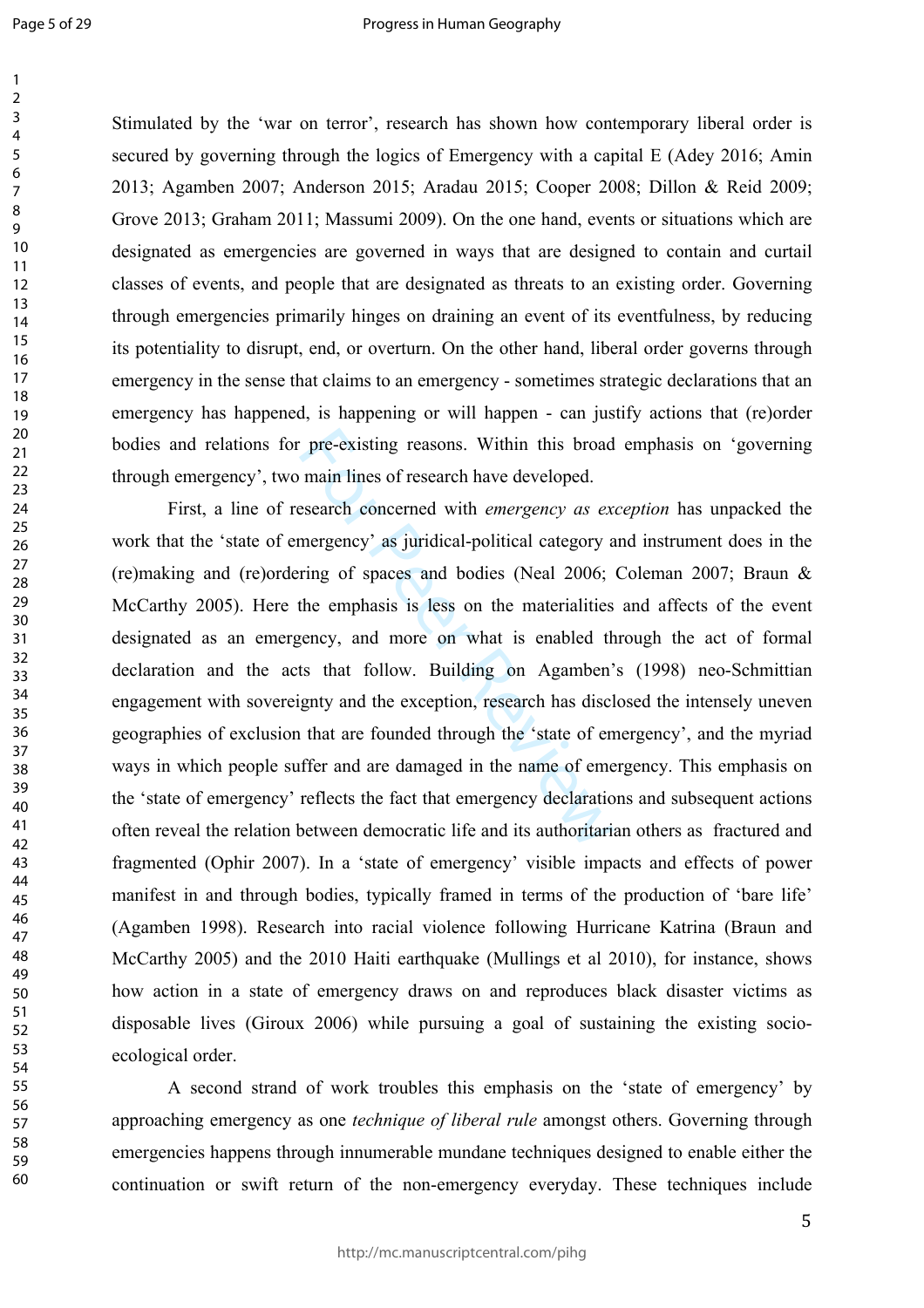exercises (Anderson & Adey 2012; Schoch-Spana, 2004; O'Grady 2016), shelters (Fredricksen 2014), scenarios (de Goede 2008; de Goede & Randalls 2009), and participatory activities (Grove 2014a). This research examines: the problem that situations designated as emergencies pose for governance; efforts to grasp such situations and render them actionable as emergencies; and how the practical operation of particular techniques of governance change what an event is and might become (de Goede & Randalls 2009; Lakoff & Collier 2008; Lentos & Rose 2009). Governing through emergencies is shown to involve a set of disparate, partially connected activities that happen through spatially distributed networks of anticipation including: forms of preparedness, preemption and precaution action (Amoore 2013; de Goede & Randalls 2009; Cooper 2008; Lakoff 2007; Massumi 2009)); detectiondiagnosis (Luque-Ayala & Marvin 2016); and response and recovery (Anderson 2015). Rather than a juridico-legal category confined to the spaces and topologies of the exception, governing through emergencies appears here as simultaneously ordinary and extraordinary, materialising in scenes and situations of emergency, before returning to the background life of otherwise unexceptional spaces (see, for example, Barker (2012), Hu (2018)).

& Marvin 2016); and response and re<br>gal category confined to the spaces and to<br>gencies appears here as simultaneously on<br>md situations of emergency, before return<br>al spaces (see, for example, Barker (2012)<br>t differences, Despite important differences, work on emergency-as-exception and emergency-astechnique emphasize how emergency as a juridical-political category, set of governmental techniques, and atmosphere functions to sustain liberal rule. Following MacIntyre's (1989: 345) assertion that liberalism's teleological goal is "no more and no less than the continued sustenance of liberal and social order," emergency is at once an occasion in which liberal rule is placed in question *and* (re)consolidated. Governing through emergency promises to bring events to an end by attempting to (re)produce recognizable cyclical or linear sequences of, for example, order-growth-development, disruption-stabilization-recovery, or disruptionadaptation-transformation. The goal is to drain an event of its eventfulness, making it into a recognized, completed happening and bringing the potentiality that the term emergency gestures towards to an end. This forclosure of potentiality is by no means always a problem; as Povinelli (2011) reminds us, the burden of becoming-otherwise is often unevenly distributed. But it becomes a problem as it is harnessed to the goal of perpetuating liberal order, and emergency and disaster management are transformed into forms of "institutionalized anti-action" designed to "ward off unexpected novelty" and "block contingency rather than exploit its opportunity" (Hu 2018: 103).

Work on 'governing through emergencies' offers and rests on a critique of how governing through emergency ends, forecloses or redirects potentiality and thus (re)produces harmful or damaging conditions in the name of securing existing order. While it has mainly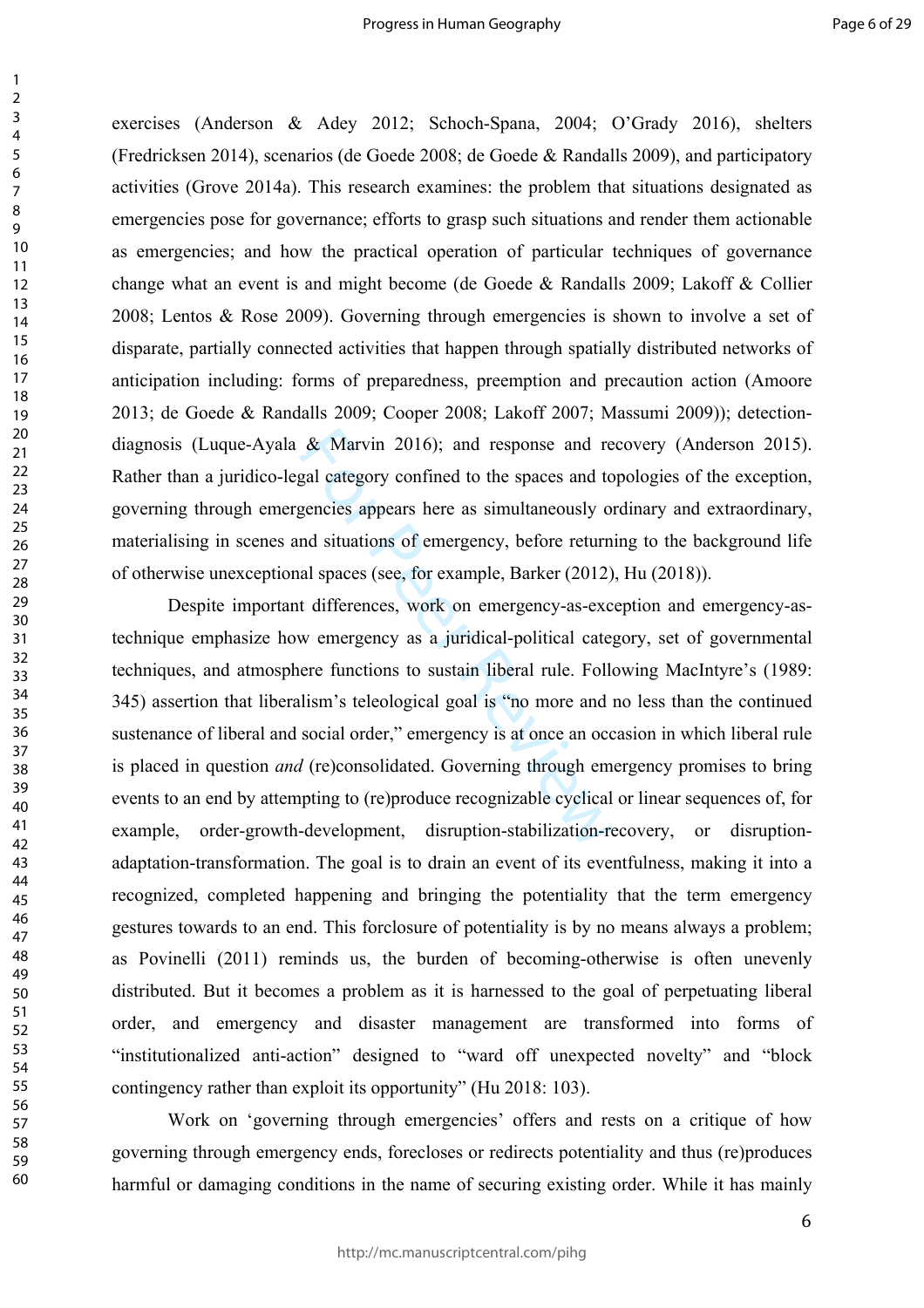60

focused on liberal democracies in the Global North (exceptions including Hu 2018 and Grove 2013, 2014a, 2014b), we take four key points from this literature. First, 'governing through emergencies' orientates inquiry to *how* and *with what consequences* events or situations are claimed and thereafter related to as 'emergencies:' Claims of emergency demand action from those who govern and it is important to attend to how subsequent *in-*action generates its own harms. Second, *how* certain events and situations become more perceptible and actionable than others is an important line of inquiry. Activist, public and artist claims of emergency often go unheard, ignored, or are dismissed by the state and other apparatuses through which emergencies are governed. Third, how everyday lives are partly composed through the techniques, objects, institutions and practices of governing through emergency requires exploration. Emergency techniques, objects and so on, are encountered and become palpable with the atmospheres and moods that give everyday lives a particular feel.

techniques, objects and so on, are encount<br>I moods that give everyday lives a particula<br>1 'governing through emergencies' rem<br>the everyday is at stake in emergency gov<br>y be governed as a source of potential o<br>a dispersed p Finally, work on 'governing through emergencies' reminds us that the relation between emergency and the everyday is at stake in emergency governance. Everyday habits, practices, and events *may* be governed as a source of potential or proto emergencies, with governing happening as a dispersed phenomena across multiple sites and scenes in addition to visible, punctual scenes of emergency. This final point importantly connects to longstanding questions on what counts as a time-space of emergency when the line between exceptional and everyday becomes blurred. Walter Benjamin's (1968: 157) observation that 'the tradition of the oppressed teaches us that the 'state of emergency' in which we live is not the exception but the rule' has shaped anthropologists' and geographers' studies of banal forms of violence throughout the global South (e.g. Taussig 1992; Scheper-Hughes 1992; Das 2005; Rose 2014). More recently, geographers and other critical theorists have turned to concepts including 'slow violence' (Nixon 2011) and 'slow death' (Berlant 2011) to examine how racially and economically uneven processes of environment (in)justice fold harm, suffering, risk and premature death into the fabric of everyday life, particularly among poor and marginalized communities. Taken together, this and other research highlights that emergency is not only a dry juridical category, but signals a form of life structured through biopolitical techniques and mechanisms of racialization that delimit what lives can and should be exposed to banal forms of exceptional violence. The next section explores the multiple time-spaces of this form of life - what we are calling here *racializing emergency.*

### **III. Racializing Emergency**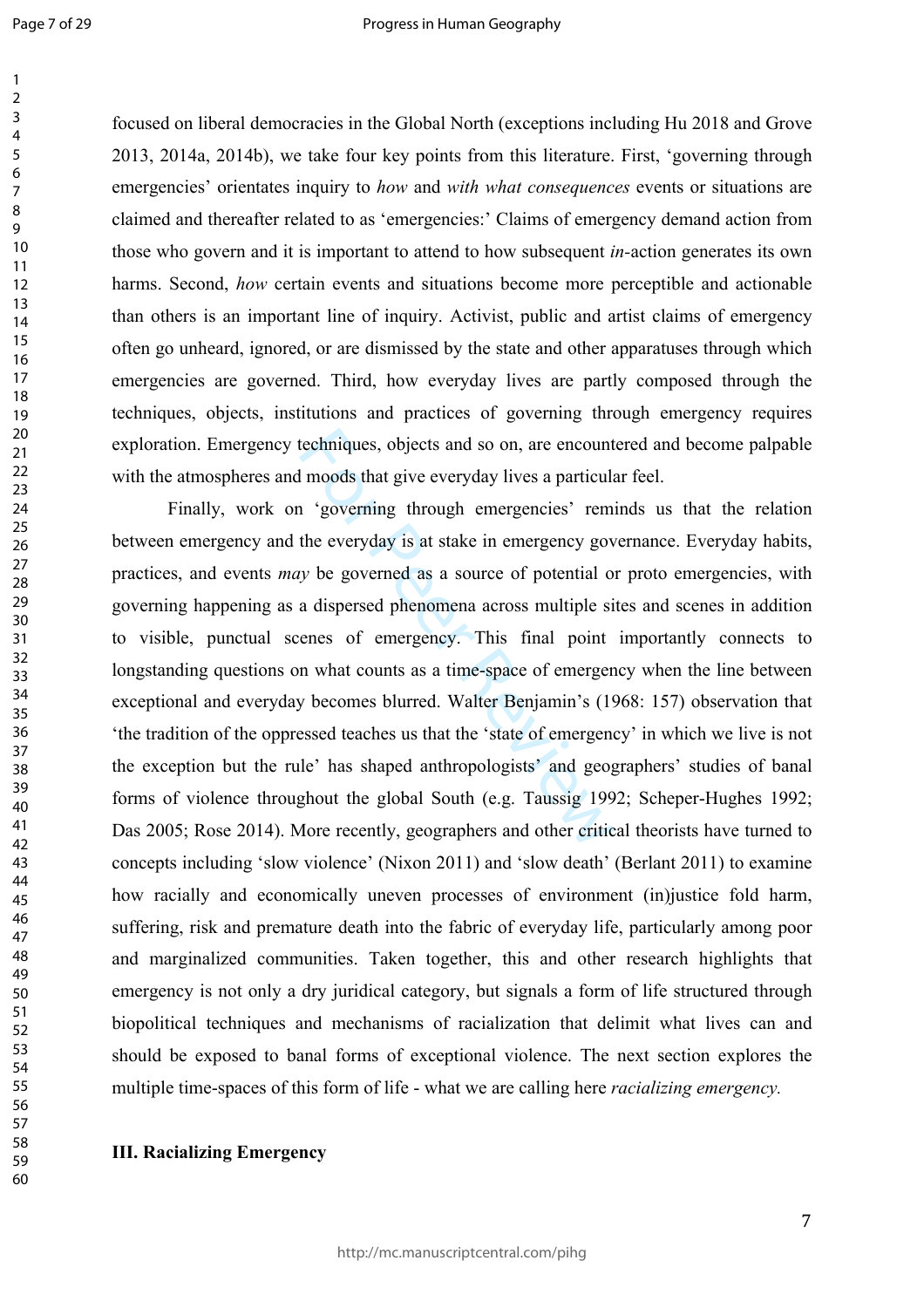Example 12 and indicator of phenotypic difference is less an indicator of phenotypic difference ory that constructed certain spaces as un is less-than-human. This racialized design ons for the emergence of the uniquely ex One of the more influential literatures in geography on everyday violence comes from work on environmental racism. Drawing variously on, *inter alia*, black geographies, political ecology, and feminist geography, this body of research reflects Ruth Wilson Gilmore's (2007: 28) definition of racism as the "state-sanctioned and/or extralegal production and exploitation of group-differentiated vulnerabilities to premature death." In contrast to interpretations of racism as subjective prejudices, Gilmore's approach directs attention towards structurally-produced forms of violence that have created and sustained capitalist political ecological order and continue to do so in the present day. Illustrating this approach, Katherine McKittrick (2013) demonstrates how colonialism operated through a geographic language of racial condemnation that created both difference and value in colonial economies: the figure of the black slave that embodied the possibility of violence without limits. Here, blackness is less an indicator of phenotypic difference than a political, juridical and philosophical category that constructed certain spaces as unlivable and marked those inhabiting these areas as less-than-human. This racialized designation formed the material and discursive foundations for the emergence of the uniquely European experience of finitude. The temporal experience of the future as an open-ended domain of progressive change, growth and betterment, amenable to human intervention and calculated improvement (Dillon 1996) emerged literally on the backs of enslaved peoples from the African continent designated as 'black', whose forced labor and premature death in plantation economies created previously unimaginable sources of wealth and prosperity for European slave traders and slave owners (Thomas 2016; Smith and Vasudevan 2017).

These "racialized imaginative geographies of the uninhabitable" (McKittrick 2013: 7) continue to shape the present. McKittrick (*ibid.*) stresses that, "in our present moment, some live in the unlivable, and to live in the unlivable condemns the geographies of marginalized to death over and over again. Life, then, is extracted from particular regions, transforming some places into inhuman rather than human geographies" (*Ibid.*). Geographic work on environmental (in)justice has unpacked how this "geographic management of blackness" plays out in contemporary liberal societies. For example, Pulido's (2000) seminal study of environmental racism in Los Angeles demonstrates how the urban landscape has been shaped by historical trajectories of white residents' movement away from both polluted industrial areas and minority neighborhoods. Whiteness – and white privilege – is produced in this relational movement *away* from spaces and communities marked as 'black' and thus subject to greater levels of hazardous material exposure. The exposure of black bodies to harmful contaminants, and their resulting poor health and premature death, operates not only through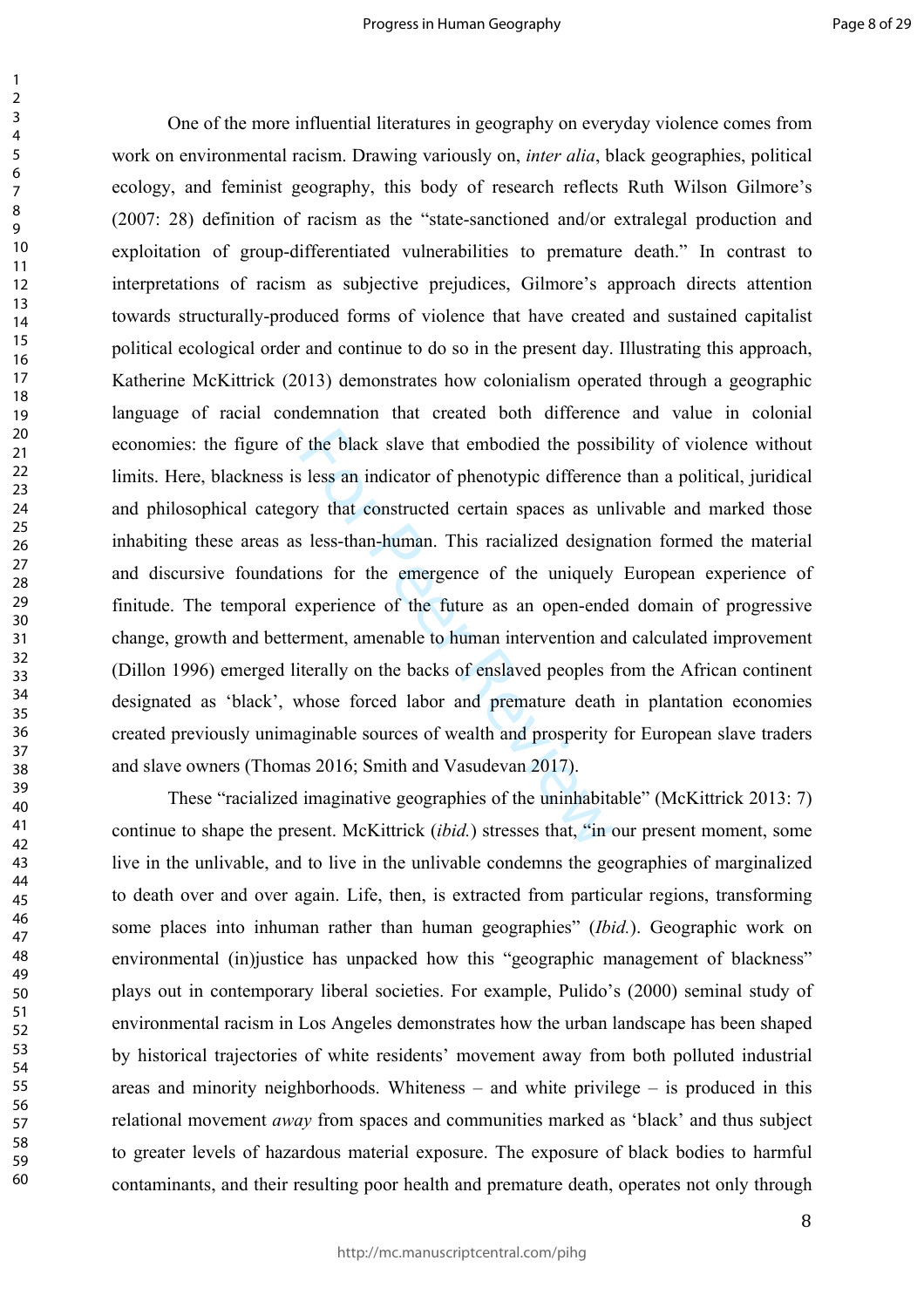$\mathbf{1}$  $\overline{2}$  $\overline{3}$  $\overline{4}$ 5 6  $\overline{7}$ 8 9

#### Progress in Human Geography

direct and intentional means, but also through more insidious and banal practices that produce the toxic environments these bodies inhabit (Bullard 2000; Tse 2007; Mohai and Saha 2015).

le-dominated nuclear family, have increas<br>et al 2003). While these institutions form<br>with a sense of security and stability, the<br>ences of insecurity. Reading spectacular<br>xplosion and 1986 Chernobyl meltdown as<br>e events is This literature has increasingly drawn on Rob Nixon's (2009, 2011) concept of *slow violence* and Achille Mbembe's (2003) concept of 'necropolitics' to unpack how power differentials unevenly distribute risk and harm in late-modern capitalist societies. Nixon deploys *slow violence* to think through the subtle transformations in the spatial and temporal organization of violence under conditions of what Ulrich Beck refers to as 'reflexive modernization.' Beck foregrounds how the institutions that structured modern societies throughout much of the twentieth century, such as the territorially-bounded nation-state, full employment, and the male-dominated nuclear family, have increasingly become destabilized in recent decades (Beck et al 2003). While these institutions formerly provided the (white, male) modern individual with a sense of security and stability, their gradual erosion creates qualitatively new experiences of insecurity. Reading spectacular catastrophes such as the 1983 Bhopal chemical explosion and 1986 Chernobyl meltdown against the grain, he argues that the violence of these events is not confined to the immediate time-space of the event itself. Rather, the effects slowly reverberate across affected spaces and populations, gradually producing mutations, diseases, and debilitating injuries that erode vital capacities. But these drawn-out, attritional after-effects fail to receive the media attention and public concern these disasters initially received. Instead, they produce new subjectivities striving to survive in and through risky, inhospitable landscapes. Thus, while some adherents to Beck's risk society thesis maintain that late-modern societies can be characterized by the democratization of catastrophic risk (see Bougen 2003), Nixon demonstrates how the slow violence of advanced modernity is not evenly distributed across the population.

Environmental racism scholars have begun to articulate Nixon's arguments alongside Mbembe's (2001, 2003) sense of *necropolitics* to understand how this uneven geography of slow violence is shaped by racializing assemblages, or various legal and extra-legal techniques that produce differences within the population and expose some segments to premature death (Pulido 2017; Davies 2018). In short, Mbembe offers necropolitics as a corrective to Agamben's formulation of bare life and sovereignty. For Mbembe, the colony, rather than the camp, is the paradigmatic scene where exceptional violence – the sovereign decision on the state of exception that brings the figures of both the sovereign and bare life into being – is contingent on banal practices that sustain colonial rule. Necropolitics names those techniques and practices that produce death-spaces inhabited by colonized subjects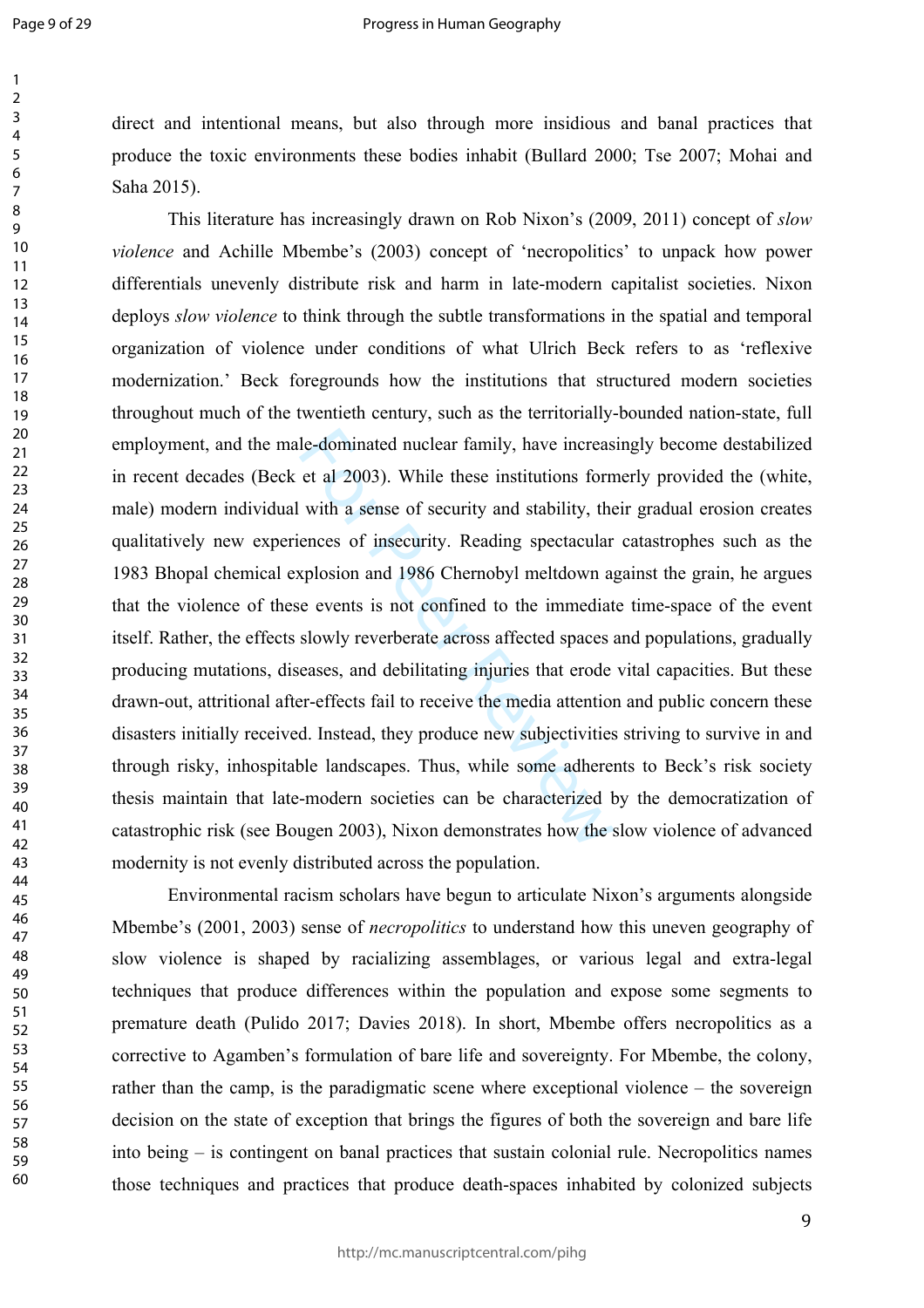whose lives carry no juridical or theological value. Thus, for some researchers, slow violence signals "a form of late-modern necropolitics, where communities are exposed to the power of death-in-life" (Davies 2018: 1540). For example, Thom Davies' research into the lived experience of toxic environments in the US's so-called 'Cancer Alley' is rooted in a recognition that, "just as Mbembe's colonialized bodies were kept in a state of gradual injury through processes of imperial domination, Nixon's interpretation of slow violence shows how the uneven spread of globalization and pollution also keeps marginalized groups in situations and spaces of wounded subjugation" (*Ibid.*). Similarly, Randi Gressgard's (2019) innovative approach to urban resilience juxtaposes research on the necropolitics of colonialism with urban splintering to understand how practices of urban securitization are situated in anti-black racism and settler colonialism. These engagements with necropolitics draw out how contemporary forms of rule enact a subtle form of death-politics: the production of necropolitical geographies that render some places death-worlds whose slow forms of violence do not elicit shock or emergency response.

ism and settler colonialism. These engage<br>oorary forms of rule enact a subtle foical geographies that render some places<br>elicit shock or emergency response.<br>Sexton (2010) cautions against Mbel<br>ms of racialized violence. In However, Jared Sexton (2010) cautions against Mbembe's tendency to blur qualitatively distinct forms of racialized violence. In Sexton's reading, Mbembe effaces the distinction between contingent violence that maintains colonial rule and the structural violence of slavery. He argues that by positioning slavery as one instance of a general phenomenon of modern terror, Mbembe loses track of "the singular commodification of human existence (not simply its [instrumentalized] labor power) under racial slavery, that structure of gratuitous violence in which a body is rendered as flesh to be accumulated and exchanged" (*Ibid.*: 38). *Flesh* is key to Sexton's insistence that the experience of blackness is irreducible to that of other paradigmatic figures of modern death-politics in Agamben and Mbembe's thought, such as the colonized subject or the refugee. Flesh is not biological; it materializes through racializing assemblages that inscribe racialized imaginaries onto human physiology (Weheliye 2014). It thus offers an alternative to both the representational understandings of race *and* the abstract, ontological understandings of bare life that undergird Mbembe and Agamben's readings of death-politics. It highlights the contextually-specific social formations – such as the New World plantation society – that, for African and indigenous peoples, are scenes of *actual* rather than potential mutilation, dismemberment and exile. For Sexton (2010), the *social death* that results from this "theft of the body" (Spiller 1987) distinguishes slavery's structural violence from the colony's contingent violence: the terror-formation Mbembe attributes to colonialism is already institutionalized in the structure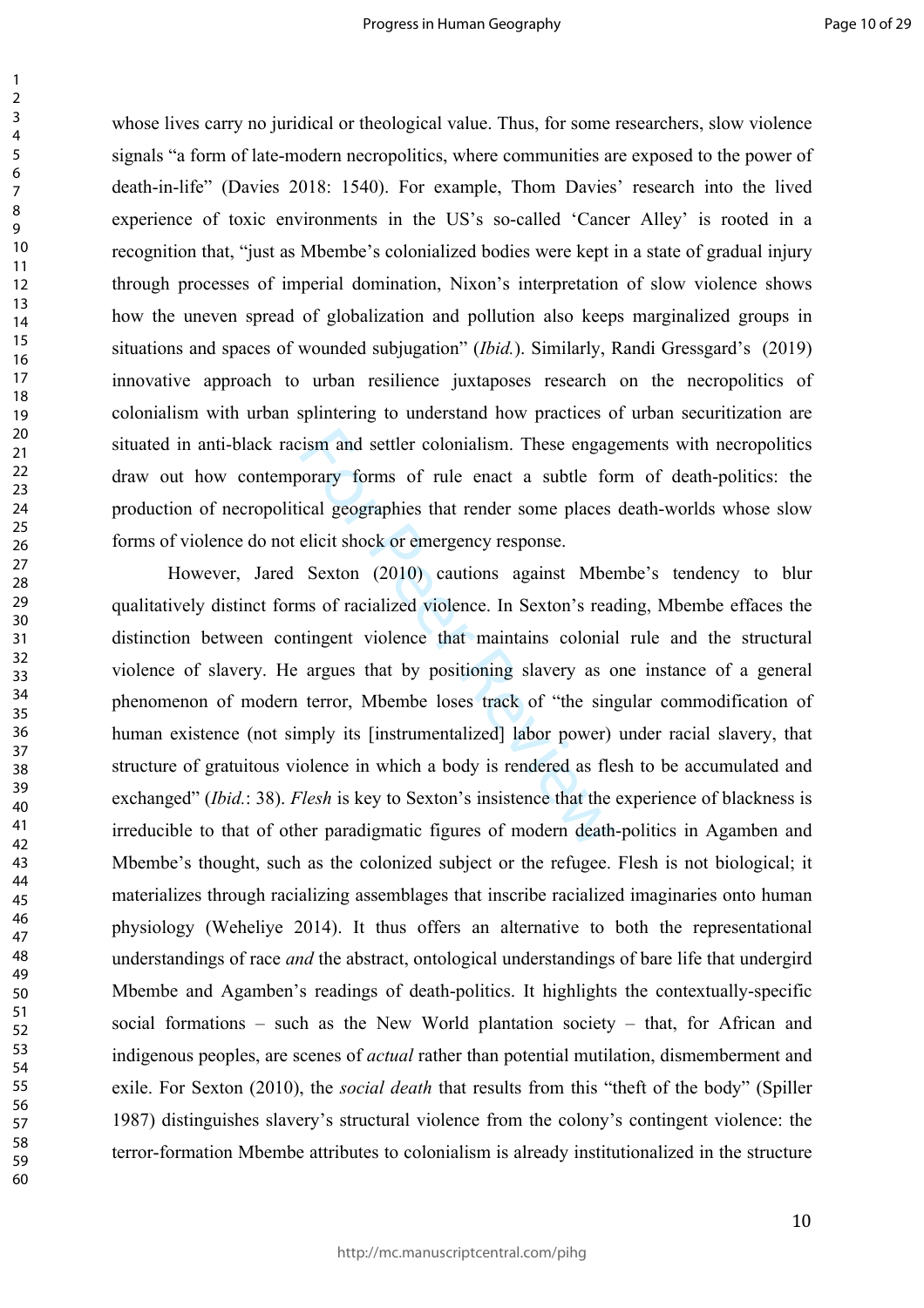of chattel slavery that denies the black subject kinship ties and mandates total submission of the enslaved before all whites.

count of how biology and politics intert<br>legal status *also* established the scope of<br>hts, liberties and privileges in white supre<br>of daily life for white subjects that shape<br>s such should unfold. Thus, post-emancin<br>scrimi While these arguments on racialized violence appear somewhat removed from work on governing Emergencies, they point to the racialized foundations of modern biopolitics that both Agambenian- and Foucauldian-inflected work bypass. If, as we saw above, the contextually-specific transformation of persons into mere "flesh" precedes any biopolitical division of the population into decontextualized categories of bare life (*zoe*) and valued life (*bios*), then the *bios* – the valued life in need of security and development – always carries with it the anti-humanist negation of black flesh as its historical condition of possibility. Saidiya Hartman's (1997) influential genealogy of freedom in pre- and post-Civil War US offers an alternative account of how biology and politics intertwine. As she details, the definition of the slave's legal status *also* established the scope of rights and liberties of the freed. This system of rights, liberties and privileges in white supremacist societies gave rise to particular experiences of daily life for white subjects that shaped normative expectations for how "valued life" as such should unfold. Thus, post-emancipation and post-war legal struggles to eradicate discrimination revolved around the question of how to delimit black 'freedom' in a white supremacist society that continued to be structured around the exclusive privileges and value of whiteness. Biology – in the form of blood – became the means for managing life through the Jim Crow-era 'separate but equal' doctrine. The subject's bloodline determined their capacity to claim the rights and privileges of whiteness, and determined the capacity of the state and other white subjects to legally deny those privileges to subjects marked as black. Thus, the expectations and comforts of whiteness were secured by white subjects *through* the continued classification of racialized subjects and the definition of the limits of their freedom.

Hartman's analysis thus shows how the valued life that modern biopolitics takes as its object is an effect of racializing assemblages that extend the violence and deprivations of slavery into the present day. The possibility for specifying and managing various forms of collective life through techniques of emergency governance are thus founded on a "corporeal politics spanning the divide between slavery and freedom" (Hartman 1997: 9) that makes possible the experience of the future as open-ended and in need of securing through *denying* the possibility of this future to black spaces and subjects.

This argument offers an important corrective to work on governing Emergencies and slow violence by revealing that modern biopolitics carries within it *multiple* temporal registers that express uneven and shifting economies of harm, suffering and insecurity within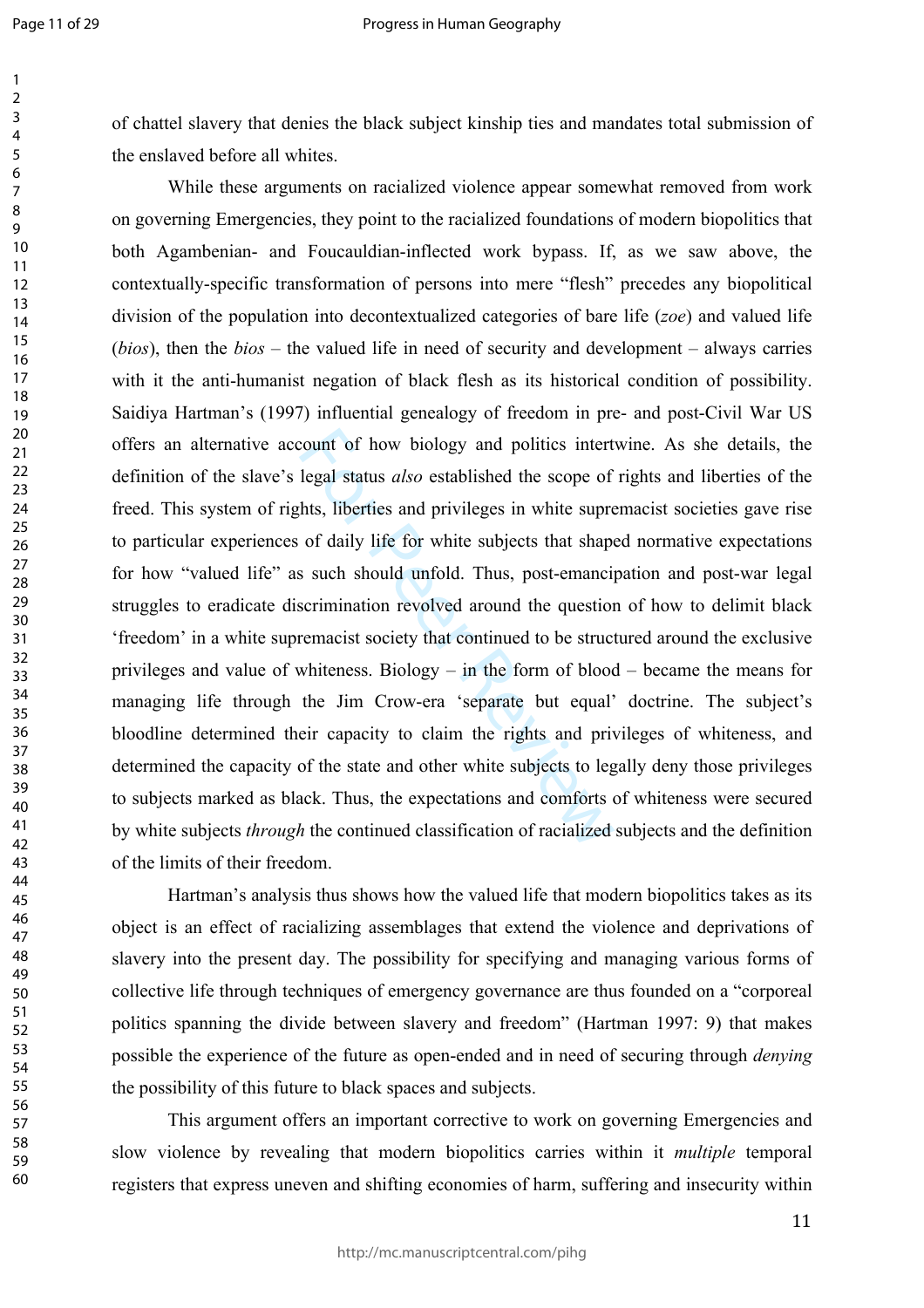liberal societies. The anticipatory and open-ended temporality of the liberal subject is constitutively conjoined with at least two additional temporalities. First, the durative temporality of slow violence is not confined to contemporary late-modern societies, but defines the black experience of modernity since its inception in racialized slavery. The temporality of blackness as social death is not growth and development, but an incalculable, endured time with no interval or break. This "stalled present" of "arrested movement" (Scott 2014: 6) offers no promise of transformation, betterment or improvement, only the exhaustion that comes from striving to endure unlivable worlds. As Sexton (2010: 64) emphasizes, "to be black in an antiblack world… is to be inundated and under assault at every turn, pushed into an endlessly kinetic movement; which is to say subjected to an open and absolute vulnerability."

y."<br>
pen and absolute vulnerability" encompas<br>
cs. But at the same time, we do not read<br>
bllowing McKittrick (2016), we do not re<br>
4) attention to racializing *assemblages* dif<br>
f racial capitalism hinges on topologicall!<br> This persistent "open and absolute vulnerability" encompasses and exceeds both slow violence and necropolitics. But at the same time, we do not read blackness as an absolute, ontological category – following McKittrick (2016), we do not reduce black lives to death. Instead, Weheliye's (2014) attention to racializing *assemblages* directs attention to the way the structural violence of racial capitalism hinges on topologically pliant and contextuallyspecific configurations of different racializing techniques whose precise arrangement conditions the specific content of *blackness* as such. In this sense, the slow violence of latemodern societies is thus a topologically recalibrated form of the exposure to harm, suffering and premature death that has structured blackness since the slave plantation. As McKittrick (2013: 4) emphasizes, the plantation "uncovers a logic that emerges in the present and folds over to repeat itself anew throughout black lives." This *repetition* of plantation violence - the recurrent demand for black social death as the possibility for liberal freedom - signals a second alternative temporality of modernity: the *simultaneity* of past, present and future that collapses open-ended futurity into a stalled present of enduring the violence of social death (Thomas 2016). Christina Sharpe (2016) characterizes this simultaneity in terms of *living in the wake* of slavery. As a metaphor, *wake* signals an ongoing disturbance that folds the past into the present. Sharpe emphasizes that "living in the wake on a global level means living the disastrous time and effects of continued marked migrations, Mediterranean and Caribbean disasters, trans-American and –African migration, structural adjustment imposed by the International Monetary Fund that continues imperalisms/colonialisms, and more" (*Ibid.*: 15).

Taken together, stalled time and disastrous time allow us to rethink the biopolitics of emergency governance in a way that situates liberalism's anticipatory temporalities in relation to its constitutive racialized temporalities of duration and simultaneity. The life that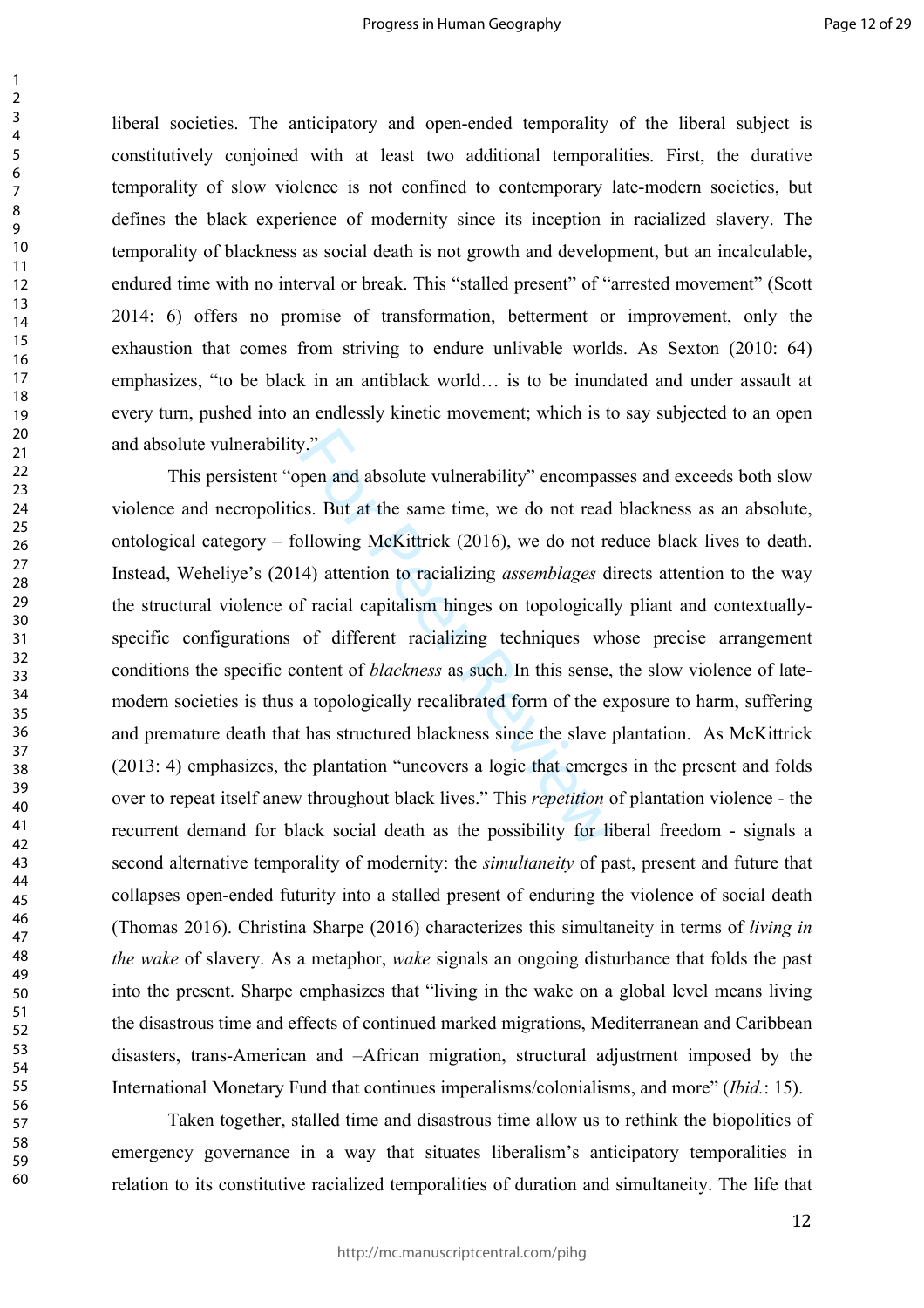emergency governance takes as its object carries with it multiple temporalities: the openended futurity of the white liberal subject *and* the repetitive and durative temporalities of black and indigenous subjects enduring the wake of slavery and genocide that denies these subjects the possibility of a future (Smith and Vasudevan 2016). In this light, the biopolitics of emergency governance revolves around the uneven re/distribution of these distinct temporalities of modernity throughout the population. In clear distinction from allencompassing visions of emergency and violence found in some Agambenian- and Foucauldian-inspired research, this reframing of biopolitics encourages us to look *beyond* the foreclosure of potentiality that work on governing through emergency details, and instead attend to expressions of *actually-existing difference* in the present that emerge out of and against contextually-specific racializing assemblages. The challenge here is to practice what we might call *racializing emergency:* Racializing emergency involves situating emergency claims in particular socio-spatial contexts to examine how they contest the distribution of anticipatory, repetitive and durative temporalities and the forms of harm and suffering that are exercised through these uneven spatio-temporal geographies.

exercise if it considers. The challeng<br>*e emergency*: Racializing emergency invertigation of examine how they<br>one durative temporalities and the forms c<br>se uneven spatio-temporal geographies.<br>izing the racializing assembla Explicitly recognizing the racializing assemblages that structure liberal biopolitics foregrounds the centrality of blackness to the modern category of emergency, and thus points to the need for critical analyses of emergency governance to take on board the coexistence of anticipatory, repetitive and durative temporalities. This decentering move radically opens up the relation between power and life that has been a central concern of research on governing Emergencies. As our review outlined above, geographers commonly read this relation in terms of governmental apparatuses that attempt to strategically control individual and collective life processes (a power *over* life) and an ontologically prior constitutive power *of* collective life. But this vision of a pluripotent life capable of generating new becomings must be radically expanded in light of the multiplicity of unevenly distributed temporalities that structure liberal order. In particular, analysis needs to account for a prior political economy of racialization that produces this uneven distribution in the first place. This opens the question of the threshold between different forms of modern life that are differentially governed through emergency logics and techniques. Importantly, this is not an ontological threshold that ultimately resolves into a clear Agambenian distinction between a valued life of the polis (*bios*) and the expendable life of *homo sacer* (*zoe*). Rather, this is a *mutable and mobile* threshold that is continually re/produced and challenged through the contextually-specific interplay of force relations, techniques, knowledges and strategies that differentially inscribes racial categories onto specific bodies, which are then open to being governed in some ways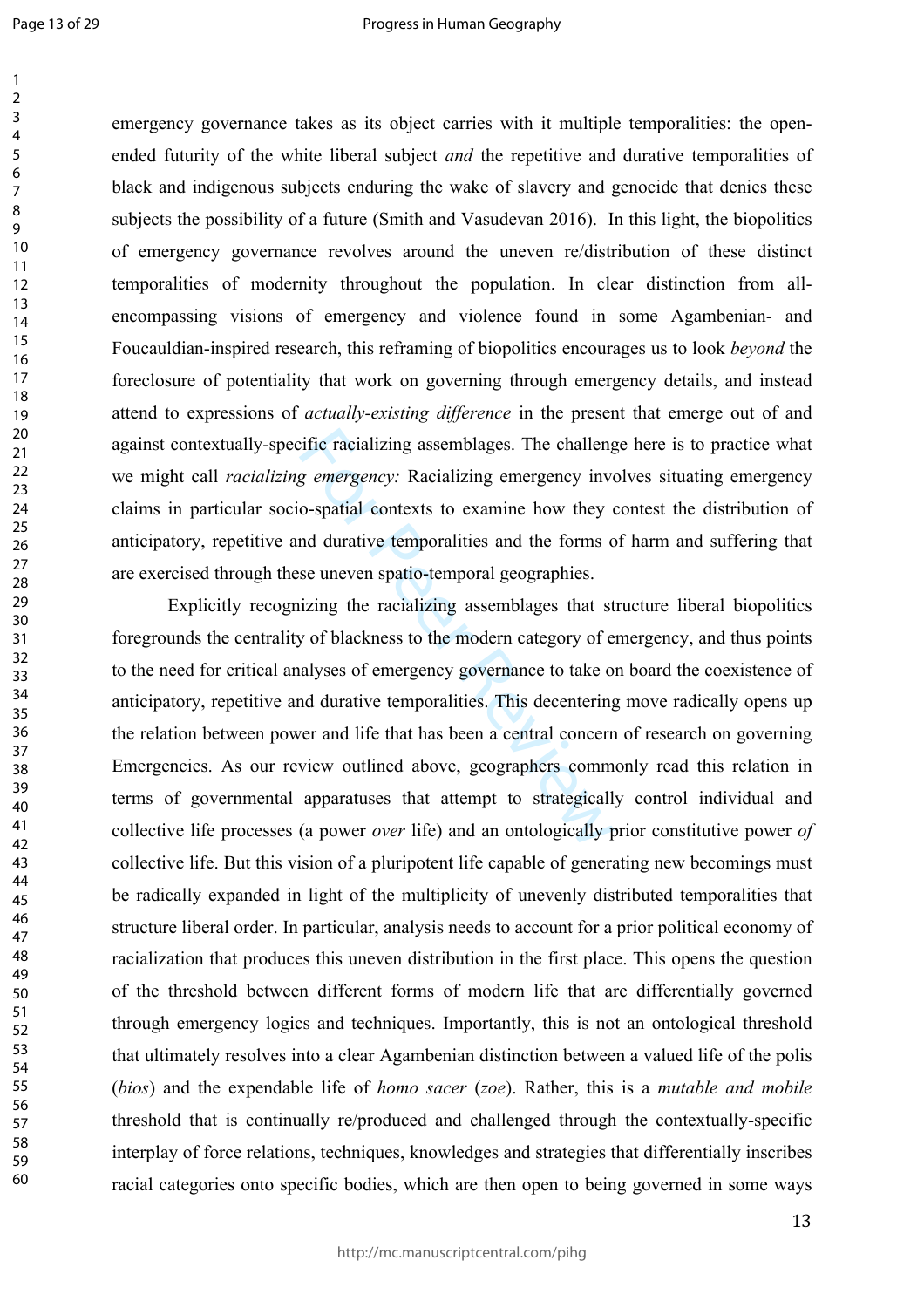rather than others (Baldwin 2012). In short, governing through emergency hinges on a prior politics of racialization that renders some lives governable through liberal techniques of emergency rule, and others not.

ens a space of indeterminacy between emetry<br>governance that equate liberal life v<br>he spatio-temporal structure of liberal life<br>al structure of emergency as one terrain o<br>triculate the concept of *slow emergency* to<br>a racia As Hartman (1997) patiently details, this politics of racialization allows some (white) subjects to claim protections from the state (or, we could add, any institution that governs) on the basis of an expected future of growth, security and development, and withholds the possibility of this claim from other (black/Indigenous) subjects (see also Povinelli 2011). Racializing emergency allows us to approach Emergency as one sphere among others of liberal rule in which subjects may advance these claims. Emergency claims draw on and reiterate the racialized distribution of temporalities that structures liberal life. In doing so, racializing emergency opens a space of indeterminacy between emergency and life foreclosed by accounts of Emergency governance that equate liberal life with a purely anticipatory temporality. To rethink the spatio-temporal structure of liberal life thus also demands that we rethink the spatio-temporal structure of emergency as one terrain of liberal biopolitics. In the penultimate section, we articulate the concept of *slow emergency* to think through emergency governance in relation to a racialized understanding of emergency.

#### **IV. Slow Emergencies**

Just as work on environmental racism, black geographies and critical race theory destabilizes the equation between liberal biopolitics and anticipatory temporality, so too does the concept of *slow emergency* attempt to destabilize the relation between emergency governance and the (white) liberal subject's open-ended futurity the techniques, institutions and practices of emergency governance attempt to secure. To define this concept, we emphasize four characteristics of slow emergency, bridging the literatures on governing Emergencies and critical race theory we have reviewed.

First, if work on environmental racism emphasizes how slow violence involves forms of what Nixon (2011: 2) calls 'attritional lethality,' then slow emergencies are likewise defined by forms of harm and damage that are not punctual and acute but rather occur "gradually and out of sight." Whilst Nixon primarily focuses on a series of 'unfolding environmental catastrophes' (Ibid: 2), his mention of domestic violence and post-traumatic stress indicate that 'attritional lethality' is not restricted to environmental processes. We find a similar emphasis on the incremental and the accretive in Berlant's (2011) conception of 'slow death.' Like Nixon, Berlant stresses the indistinction between ongoing existence and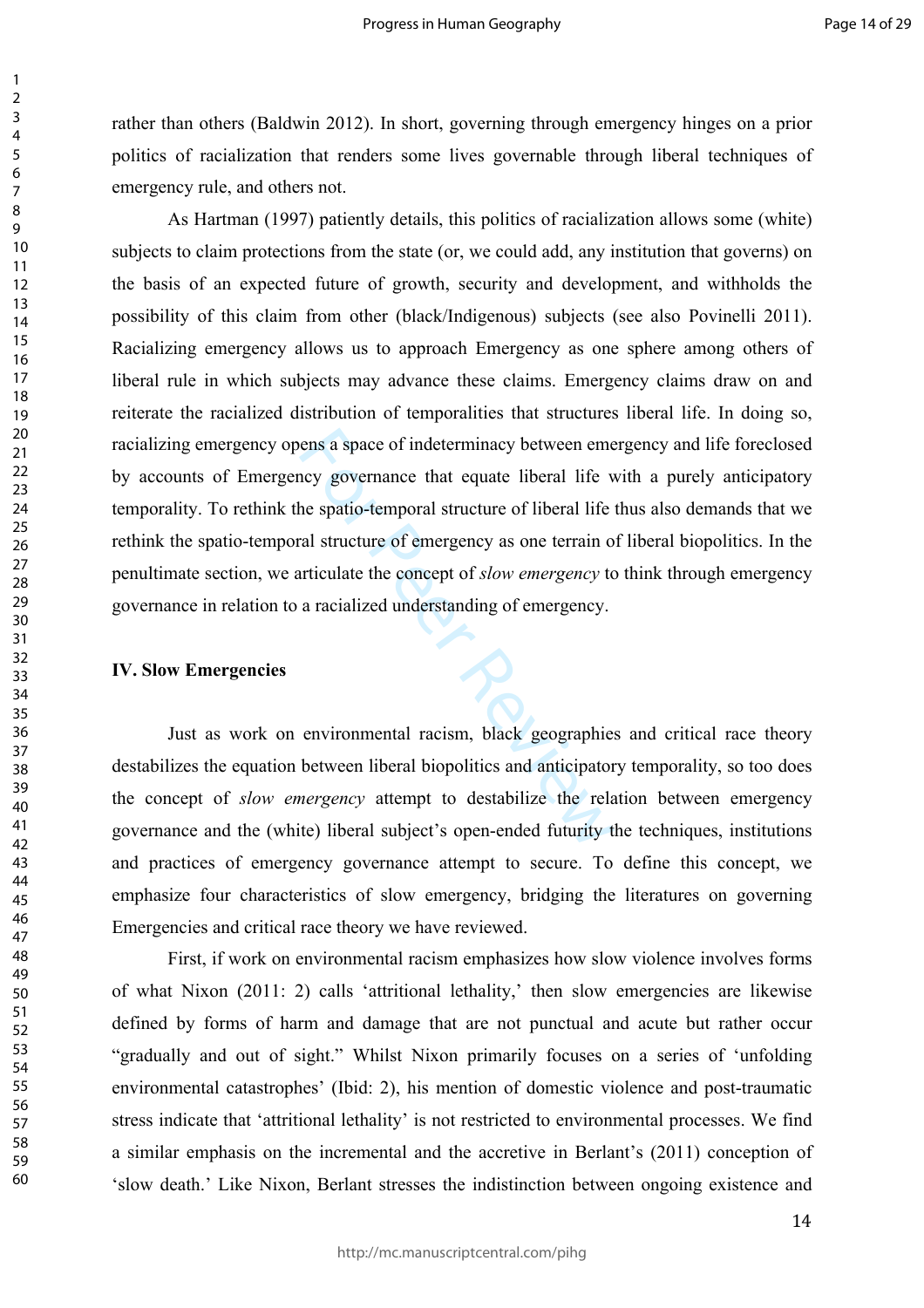59 60

the (re)making of predictable lives and psychic and physical attenuation. She describes 'slow death' as "the condition of being worn out by the activity of reproducing life" (Ibid.: 100), later emphasizing how the term points to "deterioration as a defining condition of its experience and historical existence" (Ibid.: 205). Her repeated use of the word 'condition' is important, in part because it orientates to a durative present, but also because of how it refuses to distinguish between what she calls "the extreme" and "zones of ordinariness" (Ibid.: 96).

pectacular. Different vocabularies are req<br>et through which slow emergencies becom<br>or what Berlant (2011: 101) calls "the p<br>e as it is managed in the context of living."<br>id.) distinguishes between 'environment'<br>s us that " An emphasis on how psychic and physical attenuation and deterioration are part of the ongoingness of ordinary life allows us to decouple the concept of slow emergencies from the concept of the event, or more precisely one particular mode of eventfulness associated with the sensational and the spectacular. Different vocabularies are required to think through the diverse registers of impact through which slow emergencies become palpable in the midst of racializing assemblages, or what Berlant (2011: 101) calls "the problem of the forms that heightened threat can take as it is managed in the context of living." Contributing to such new vocabularies, Berlant (ibid.) distinguishes between 'environment' and 'episodes,' where the term 'episodes' reminds us that "most of what we call events are not of the scale of memorable impact but rather are episodes, that is, occasions that frame experience while not changing much of anything." Povinelli (2011: 13) offers another term through her emphasis on 'quasi-events' that persist or subsist without attracting attention such that they "never quite achieve the status of having occurred or taken place. They neither happen nor not happen." Our aim here is not to legislate between these different ways of thinking beyond the evental and endemic, but to highlight the emergence of a shared problem of how to understand the intertwining of 'attritional lethality' and living in and through what Berlant (2011) calls 'spaces of ordinariness.'

Second, slow emergencies are often rendered imperceptible as events, even as they emerge, surface and are endured as a series of palpable bodily and psychic effects. Whether deforestation (Nixon 2011), or the cumulative wearing down of marginalized peoples by repeated ordinary acts of police violence (Fassin 2011), the forms of gradual change and indeterminate presence that characterize slow emergencies means that they sit uncomfortably with the genres that organize what is felt and attended to as an event and thus target of Emergency governance. As Povinelli's (2011) sense of 'quasi-event' or Berlant's (2011) 'episodes' conveys, slow emergencies do not register as exceptional events demanding a collective political or ethical response, in part because the intense, dramatic, vocabulary of emergency often does not fit with how people live through slow emergencies at the interface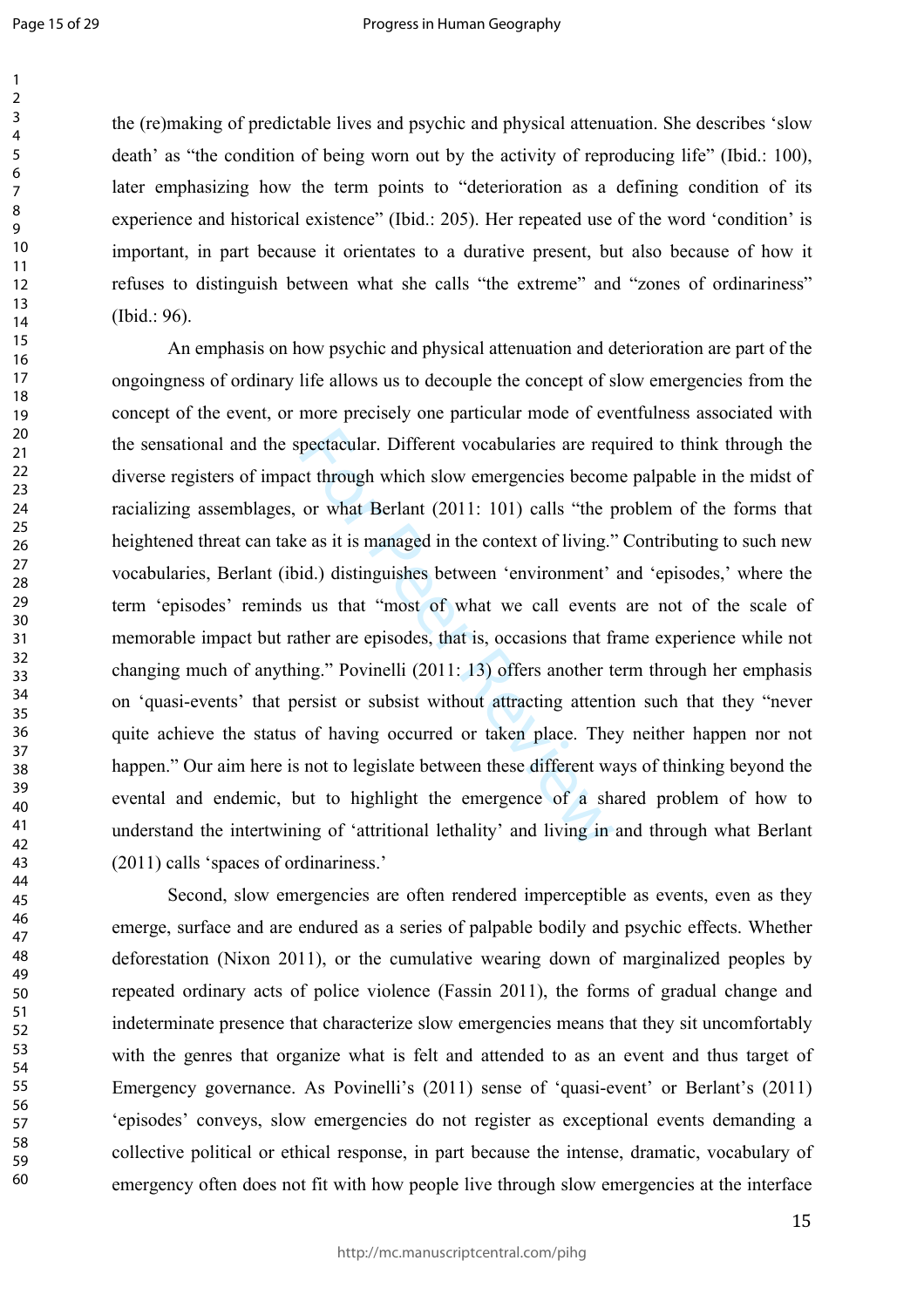ilt environments and atmospheres, becomments and atmospheres, becomments of exposure.' Murphy (2013: 106) depl<br>thermical infrastructures, and the protracted<br>iod of time between a stimulus and a responsing lag, "to be laten of stalled and disastrous time in a durative present. Moreover, the orientation of governing apparatuses and public attention to the punctual event, a genre that we argued above is central to the anticipatory temporality of Emergency governance, means that slow emergencies cannot be recognized as such. Slow emergencies thus push against both the limits of established modes of representation and categorization that enable us to sense harm and suffering, and how inattention reproduces stalled and disastrous times. Despite lacking a recognized scene of impact, or clear beginning and endings or causes and effects, slow emergencies are always-already palpable for those enduring them and living on through them as a dispersed series of seemingly disconnected effects. For example, Murphy (2013) documents in her work on 'chemical infrastructures' how chemical and toxic residues remain latent in landscapes, built environments and atmospheres, becoming "part of everyday American life" (p. 5), a form of ordinary trauma that shapes daily life in what Mitman et al. (2004) term 'landscapes of exposure.' Murphy (2013: 106) deploys the term 'the lag' to characterize the pace of chemical infrastructures, and the protracted temporal horizon of toxic emergencies, as "the period of time between a stimulus and a response, the gap between one event and another." In this lag, "to be latent is to be dormant, a potential not yet manifest" (Ibid.). It is the ever-presence (and racially uneven distribution) of the original stimulus in the present – and its ongoing dormancy into the future – that defines not simply the slowness of the emergency, but also how the emergency and ordinary life become intertwined. Whether through sickness in the body or complications in ordinary logistics, these accumulative inhibitors of life are not only slow to emerge, but manifest in ways that render exposure imperceptible as a collective condition.

Third, as the everyday and emergency blur and become indistinct, and as attritional lethality wears bodies down while remaining imperceptible as an event, slow emergencies are situations in which liberalism's promise of a future of progress and betterment is no longer, if it ever was, on offer. Returning to our discussion of temporality, what is at best barely present and more often absent in slow emergencies is the form of anticipatory temporality which underpins not only emergency governance, but also the future-orientated projects and hopes of improvement that some forms of life are still just able to organise their attachments around (see Berlant 2011; Pettit 2019; Raynor 2019). If liberal governmental rationalities have, since their inception, recognized the future as the risk-filled sphere of becoming-otherwise (Foucault 1989, 2008; O'Malley 2004; Tsing 2015), then slow emergency indexes forms of life that are at once indeterminate and whose possibilities for growth and development are withheld, foreclosed or ended. Slow emergencies are situations where the intersection of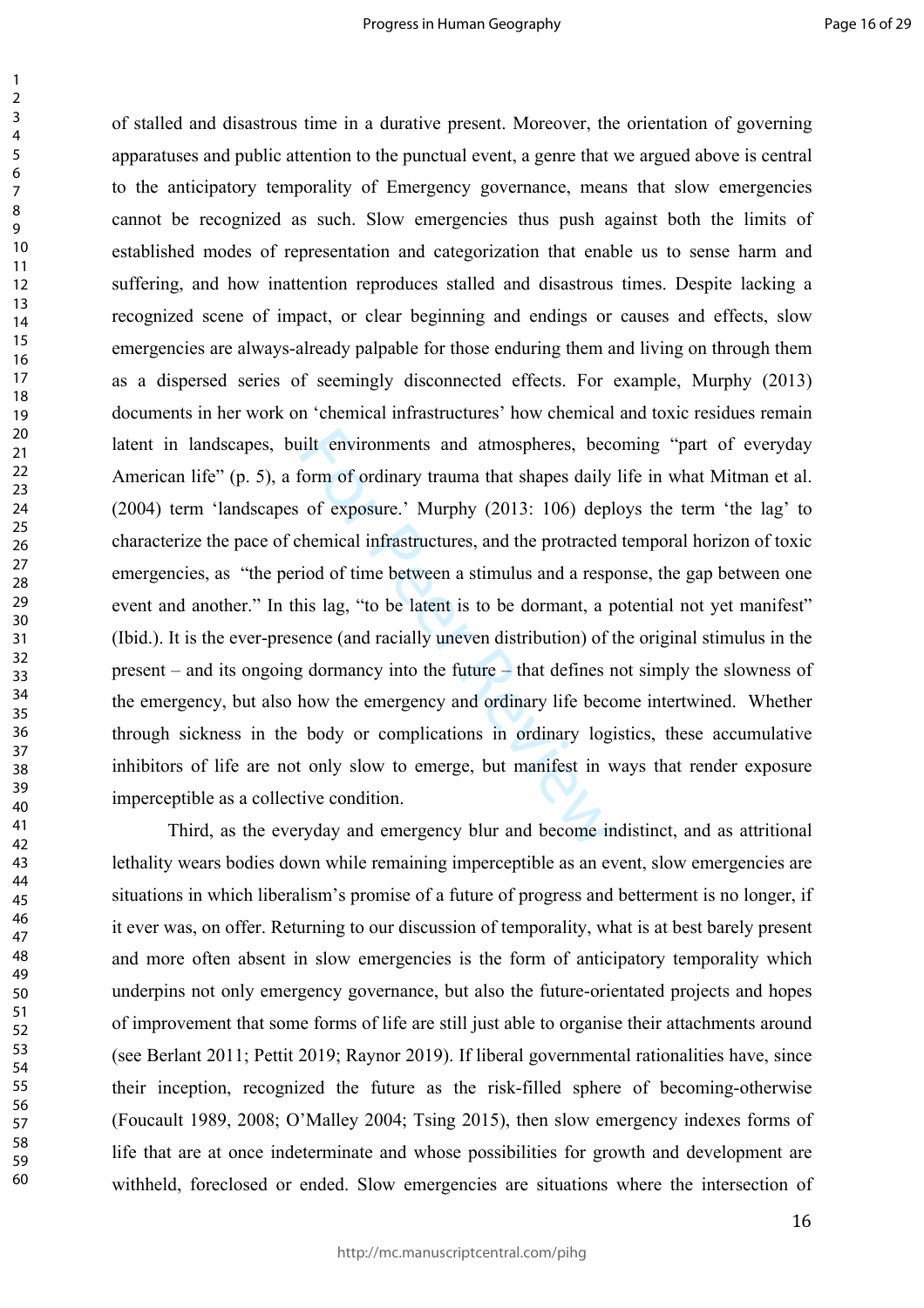v to sustain forms of life that are irreducib<br>s (Povinelli 2011). Happenstance occurre<br>se and falling off as a family drives the<br>, the washing machine cannot operate, a<br>es cannot be cleaned of bacteria that cr<br>are already stalled time and disastrous time foreclose capacities to become otherwise. Povinelli (2006, 2011) illustrates how becoming-otherwise – by which we mean attempts to create and live a different future than liberalism's individualized, open-ended futurity of limitless growth – becomes a constant, cruddy striving within and against liberalism's demanding environments. Her ethnographic work with Aboriginal friends demonstrates how the rollback of Australian state social protections leaves Indigenous communities with few options for gainful employment, little in the way of welfare provisions to make up the gap, and few resources to address violence, harm and poor health (Ibid.). Cast beyond the margins of liberal order – beyond the anticipatory temporality that structures both emergency governance and promises of better futures – becoming-otherwise is a perilous venture that does not extinguish but can slowly erode the capacity to sustain forms of life that are irreducible to liberalism's series of inclusions and exclusions (Povinelli 2011). Happenstance occurrences like a used washing machine lid coming loose and falling off as a family drives the machine home can spell disaster: without the lid, the washing machine cannot operate, and without a functioning washing machine, clothes cannot be cleaned of bacteria that create debilitating diseases. Indigenous communities are already striving to make life out of the ruins of the past and the emergency of the present – but the enervating environments in which this striving occurs steadily erode rather than accentuate this capacity to become-otherwise (Ibid.; see also Simone 2004). Here, relations and practices of future-making take place in material-affective situations of attritional lethality that slowly erode determinate possibilities to create new forms of life.

Fourth, situations become slow emergencies through projects by publics, artists and activists that attempt to make situations of attritional lethality into events that demand some form of urgent response. In the absence of the promises associated with anticipatory temporality, emergency becomes a resource and tactic to claim a future. A poignant example is the ongoing activism surrounding British open-air nuclear testing on Indigenous lands in Maralinga, Australia from 1956-1963, the event we began the paper with. In recent years, artists and activists have used the tests' 50-year anniversary to stage a number of exhibitions and conferences to draw attention to Indigenous peoples' continued suffering and to demand action from the state. In this example and others like it, a slow emergency concretizes through an emergency claim issued from an affected group (or on behalf of an affected group) addressed towards some kind of public or recognized governing authority that have yet to act in a satisfactory manner. For us, an event/condition becomes a slow emergency through the presence of claims that a situation of attritional lethality should be felt and related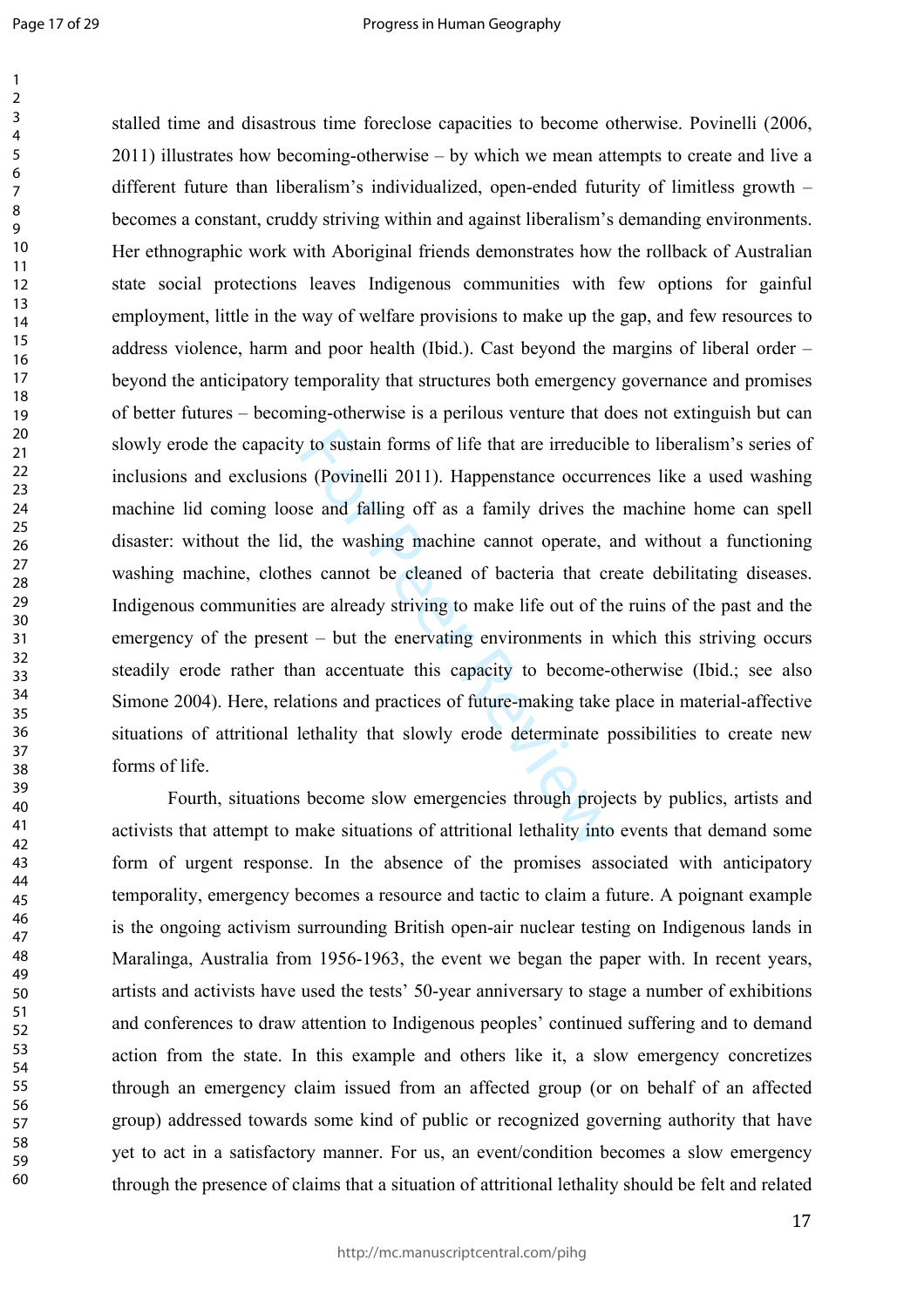ne' of emergency as a form of life conse-<br>politics. 'Intervals' of/for action are equ<br>aussig (2002), after Benjamin, talks abe<br>occasions where other possibilities surfact<br>rative or repetitive temporalities. What oft<br>the fe to as an emergency. These claims transvalue 'emergency' into a resource affected groups use to intervene in the uneven distribution of temporalities that structure existing situations of harm or damage. A claim of emergency carries the fragile promise that a different future is possible; like 'crisis' or 'catastrophe,' it is one of a cluster of genres for drawing attention and galvanising action. The wager is that if only someone or something recognised a situation as an emergency and acted with the urgency the situation demanded, then harms and damages can be ended, ameliorated, or compensated for, even if only temporarily. Emergency claims function, then, by opening up an 'interval' (Anderson 2015) in which action can make a difference, even as the risk remains that present harms and damages will continue or even intensify. The 'interval' is a temporality that interrupts, even if only momentarily, the 'stalled time' and 'disastrous time' of emergency as a form of life constituted through racialising forms of bio- and necro-politics. 'Intervals' of/for action are equivalent to the electrifying 'spark of hope' that Taussig (2002), after Benjamin, talks about when musing on the indeterminacy of hope: occasions where other possibilities surface in a present no longer wholly determined by durative or repetitive temporalities. What often also characterizes slow emergencies, though, are the feelings that cluster around non- or in-action, or the refusal to recognize what has become ordinary as an emergency. Often, emergency claims or statements are rejected, ignored, or greeted with indifference precisely because of who makes them, how, and to whom. A slow emergency often involves, then, the non- or mis-recognition of a situation of emergent harm or damage, mediated through racialized techniques and procedures that produce that mis- or non-recognition.

Part of the effect of emergency claims is to assemble into a determinate thing what is otherwise spatially and temporally dispersed. The aim is to make a situation - to transform an episode, to use Berlant's phrase, or a quasi-event, to use Povinelli's – into something that attracts and holds the attention of a public and/or governing authority. We could understand attempts to create events that require urgent ethical or political response in an 'interval' of action as a reversal of how some governing apparatuses function. As we saw above, to govern emergencies is to drain an event of its eventfulness – to re-establish an anticipatory temporality of maintenance or improvement. Slow emergencies are constituted as such by the opposite move. Emergency claims hope to attach the affective registers of emergency – urgency, necessity, exceptionality  $-$  to an situation/condition that has become ordinary. They strive to make everyday harms and damages into extraordinary events that demand response to alleviate or end them.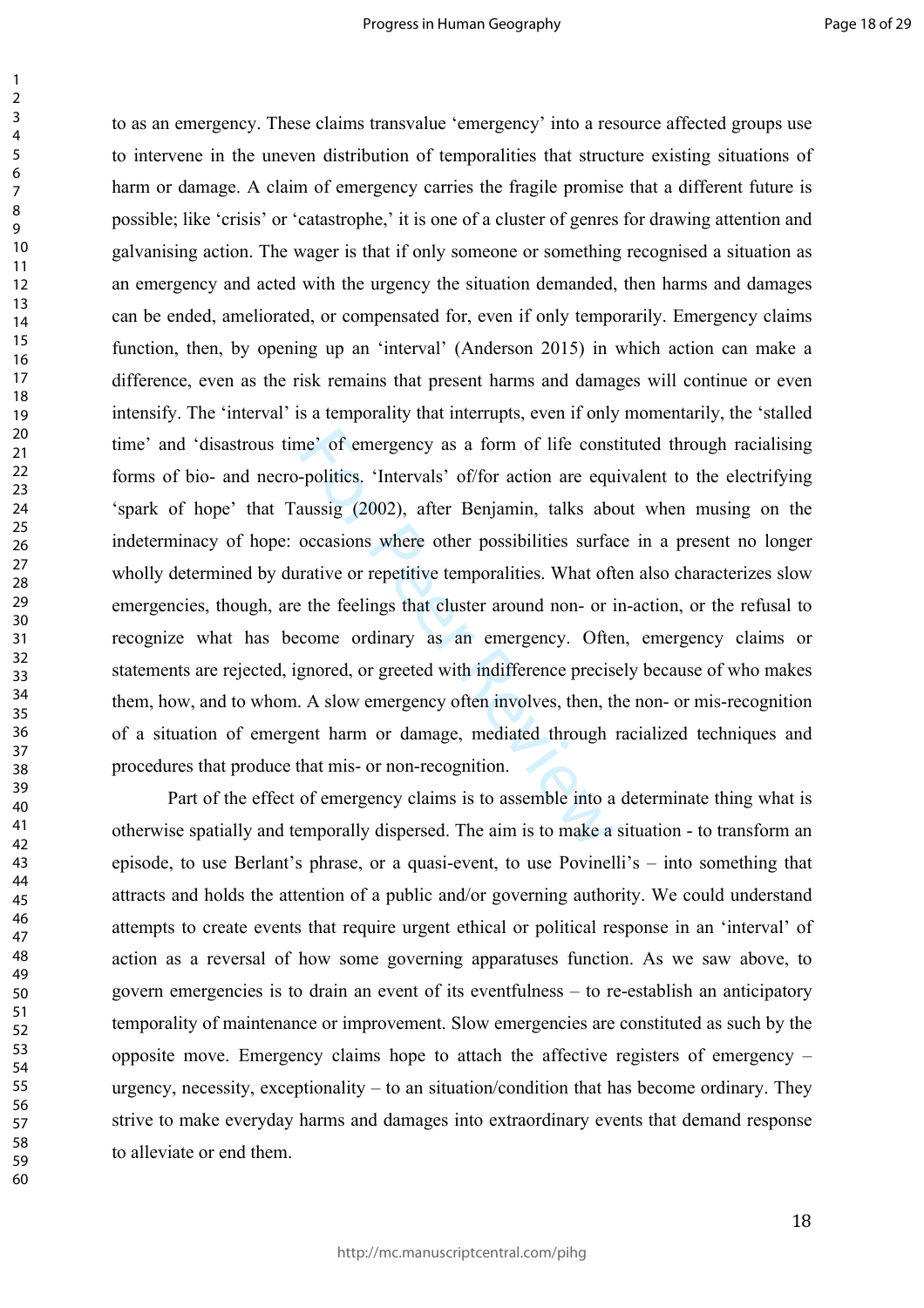$\mathbf{1}$ 

60

cognition and action - ecofiction, rallies<br>action, and so on. In the slow emergencies<br>regency claims are a technique - one of pe<br>attritional lethality and the absence of the<br>sensible and accountable.<br>**e of Recognition**<br>onc Reviewing the full set of techniques and strategies through which marginalized peoples, activists, or artists issue emergency claims in the midst of racializing assemblages is beyond the scope of this paper, folding as they do into the many ways people have of keeping hope alive in enervating conditions. Nevertheless, we can point to how emergency statements vary in addressee and form. Consider just some of the emergency statements issued in the context of the 'BlackLivesMatter' movement and how they vary in addressee (including leaving the addressee ambivalent) and in form, as well as becoming entangled in other acts of politicisation; 'taking the knee protests', interruptions and interventions in particular scenes, gatherings and assemblies in public, and so on. Likewise, the emergency statements issued as part of movements for action in relation to climate change are similarly various, but animated by a similar hope of recognition and action - ecofiction, rallies, artistic experiments and interventions, collective action, and so on. In the slow emergencies of the environment and of racialised inequality, emergency claims are a technique - one of perhaps only a few available given the combination of attritional lethality and the absence of the promise of the future - to render slow emergencies sensible and accountable.

#### **V. Conclusions: In Hope of Recognition**

To develop the concept of 'slow emergencies' we have drawn together two literatures that normally remain separate. On the one hand, we have argued that ways of governing in, by and through emergency are based upon a modern form of 'anticipatory temporality'. Claiming and naming a situation as an emergency opens up an 'interval' in which action promises to make a difference. As emergencies are governed, the hope remains that the nonemergency everyday can be returned to. Ways of governing through emergencies are, then, founded upon the geo-historically specific distinction between the everyday and the emergency – a distinction that has only ever been available to some forms of life. On the other hand, we have followed a long lineage of feminist, postcolonial and environmental justice scholars in underlining the existence of forms of harm and damage that unsettle the categories habitually used to think about order and disorder; events and conditions, the punctual and the endemic, the everyday and extraordinary or exceptional, and so on. From this research, in particular recent work on racial violence, we have argued that the very distinction between the everyday and emergency that ways of governing emergency (re)enact is founded upon the 'stalled time' and 'disastrous time' of racialized forms of life. Combining these two bodies of scholarship, we offer the descriptor and concept of slow emergencies to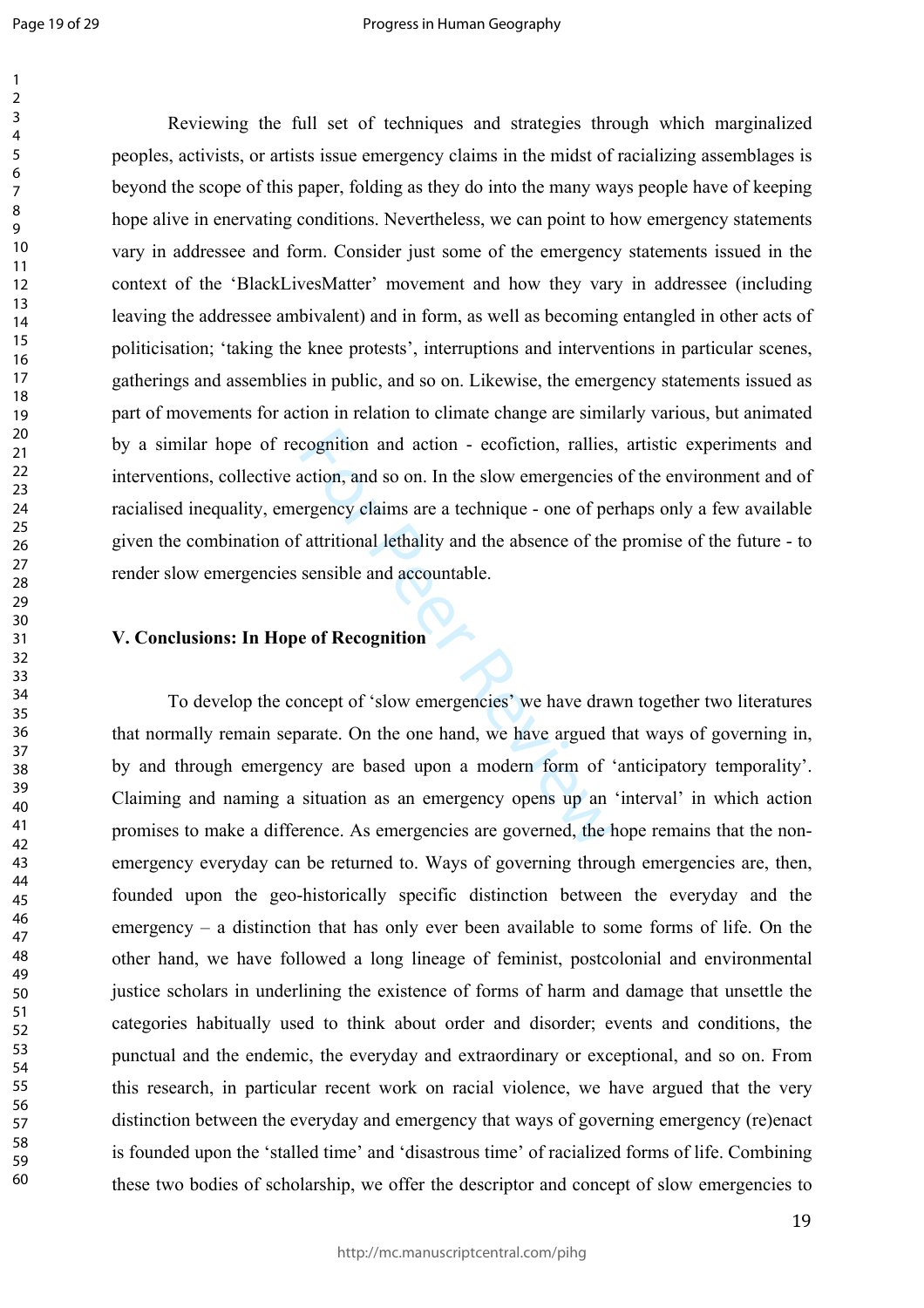understand situations where an emergency claim is made by people who are living through a protracted situation of harm where distinctions between events and conditions no longer hold. Specifically, we offer the term as a means of attending to situations defined by four dimensions; a) attritional lethality; b) imperceptibility; c) foreclosure of the capacity to become otherwise; and d) some kind of emergency claim or statement issued in a context of in or non-action and non or mis-recognition.

attention and mobilise ethical and/or po<br>rrisis' (Roitman 2014), critical work is mo<br>pphasis is often on exposing what power<br>tements. Scholarship in this vein usefull<br>ents/acts are antithetical to democratic life<br>of opposi We offer the concept of 'slow emergencies' in part, then, to shift emphasis in work on emergency from how life is governed through emergency towards the emergency statements, claims and acts made by marginalised people from within situations of attritional lethality. Doing so requires we think again about how critical work relates to uses of claims of emergency to demand attention and mobilise ethical and/or political action. Unlike the prevalence of the term 'crisis' (Roitman 2014), critical work is more circumspect around the term emergency. The emphasis is often on exposing what power plays are enabled through emergency claims or statements. Scholarship in this vein usefully highlights that in many cases emergency statements/acts are antithetical to democratic life because they function to foreclose the possibility of opposition and dissensus. From this perspective, the work of critique is to make possible responses other than endorsement, acceptance or acquiescence of the emergency claims issued by the state or that which governs. In relation to slow emergencies, we start from a different orientation: listening and responding to claims of emergency issued from marginalized peoples within racializing assemblages. As such, the concept opens up a set of tasks and challenges that are at once political, methodological and theoretical. First, to describe forms of attritional lethality and the ordinary dynamics of enervating conditions. Of course, the effects of slow emergencies are palpable, but the lines of causation are complex, they blur with other ordinary hurts and sufferings, and they are lived with in all kinds of ways. Some of this difficulty in perception reflects that the changes involved are not only slow to emerge, but are obtuse, obscured or even officially refuted. The challenge, then, is to explore where processes of harm are folded into and become inseparable from the cross-cutting processes that sustain and enable life to go on and to determine how to best describe and witness phenomenon. The second task is then to listen to and hear the different forms that emergency claims or statements can take, and follow how those claims or statements are encountered by publics and states and other governing assemblages, made sense of, and translate into forms of in/non action. How do emergency statements come to have an affective force, and how might critical work amplify emergency claims, whilst remaining vigilant about how emergency claims can sometimes be used by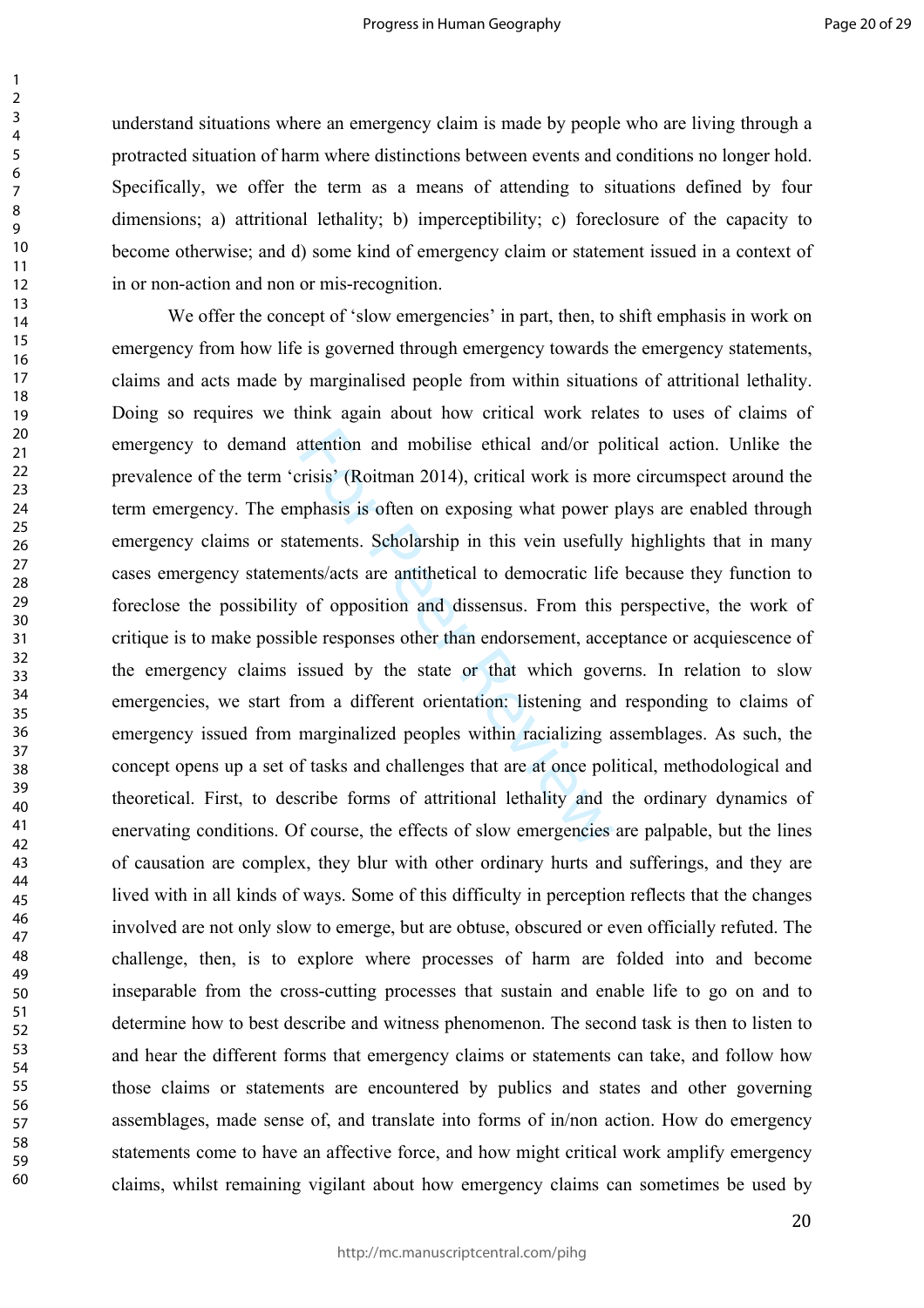$\mathbf{1}$ 

states or other governing assemblages? Finally, to cultivate a 'response-ability' (Haraway 2007) to how people live in and foster liveable lives through enervating conditions. Potentiality is foreclosed in a slow emergency, but it is not wholly absent. How do emergency claims intervene in the uneven distribution of temporalities that structures potentiality in liberal order? Underpinning these three tasks is the hope that work on slow emergencies can help bear witness to the emergency statements and acts that marginalised peoples issue from within racializing assemblages in a way that renders slow emergencies visible and political and finally generates productive action.

For Per Review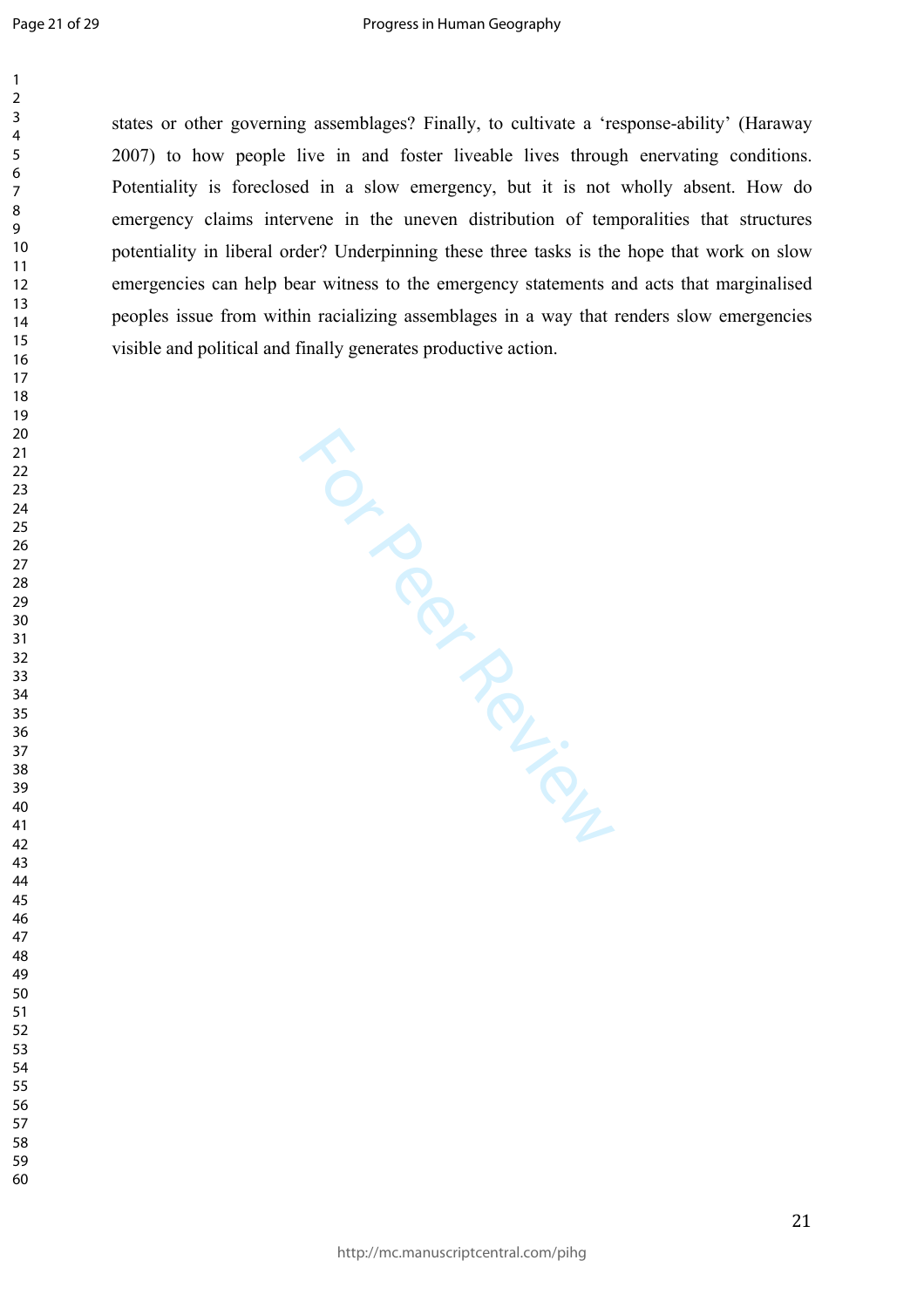## **References**

- Adey P (2016) Emergency mobilities. *Mobilities* 11(1): 32-48
- Agamben G (1998) *Homo Sacer: Sovereign Power and Bare Life.* Stanford: Stanford University Press.
- Agamben G (2007) *State of Exception.* Chicago: University of Chicago Press.
- Amin A (2013) Surviving the turbulent future. *Environment and Planning D: Society and Space* 31: 140-156.
- Amoore L (2013) *The Politics of Possibility: Risk and Security Beyond Probability.* London: Duke University Press.
- Anderson B (2015) Governing emergencies: the politics of delay and the logic of response. *Transactions of the Institute of British Geographers* 41: 14-26.
- Anderson B and Adey P (2012) Governing events and life: 'Emergency' in UK civil contingencies. *Political Geography* 31: 24-33.
- Anderson B and Gordon R (2017) Government and (non)event: The promise of control. *Social and Cultural Geography* 35: 158-177.
- rning emergencies: the politics of delay an<br>*ne Institute of British Geographers* 41: 14-2<br>(2012) Governing events and life: 'Emerge<br>*litical Geography* 31: 24-33.<br>R (2017) Government and (non)event: The<br>*al Geography* 35: Aradau C (2015[\) 'Crowded places are everywhere we go': crowds, emergency, politics.](http://tcs.sagepub.com/content/32/2/155) *Theory, Culture and Society* 32(2): 155-175.
- Baldwin W (2012) [Whiteness and futurity: towards a research agenda.](https://www.dur.ac.uk/geography/staff/geogstaffhidden/?mode=pdetail&id=7618&sid=7618&pdetail=68232) *Progress in Human Geography.* 36:172-187.
- Barker K (2012) Infectious insecurities: H1N1 and the politics of emerging infectious disease. *Health and Place* 18(4): 695-700.
- Benjamin W (1968) Theses on the philosophy of history. In W. Benjamin, *Illuminations*. New York: Schocken: 253-264.

Berlant L (2011) *Cruel Optimism.* Durham: Duke University Press.

- Borg, M (2017) Little known South Australian history: Uncovering the truth behind the nuclear weapons project at Maralinga. *Oral History Australia Journal* 39:23-31
- Bougen P (2003) Catastrophe risk. *Economy and Society* 32(2): 253-274.
- Braun B and McCarthy J (2005) Hurricane Katrina and abandoned being. *Environment and Planning D: Society and Space*. 23 (6): 802-809.
- Bullard R (2000) *Dumping in Dixie: Race, Class and Environmental Quality.* Boulder: Westview Press.
- Coleman M (2007) A geopolitics of engagement: Neoliberalism, the War on Terrorism, and the reconfiguration of U.S. immigration enforcement. *Geopolitics* 12 (4): 607-634.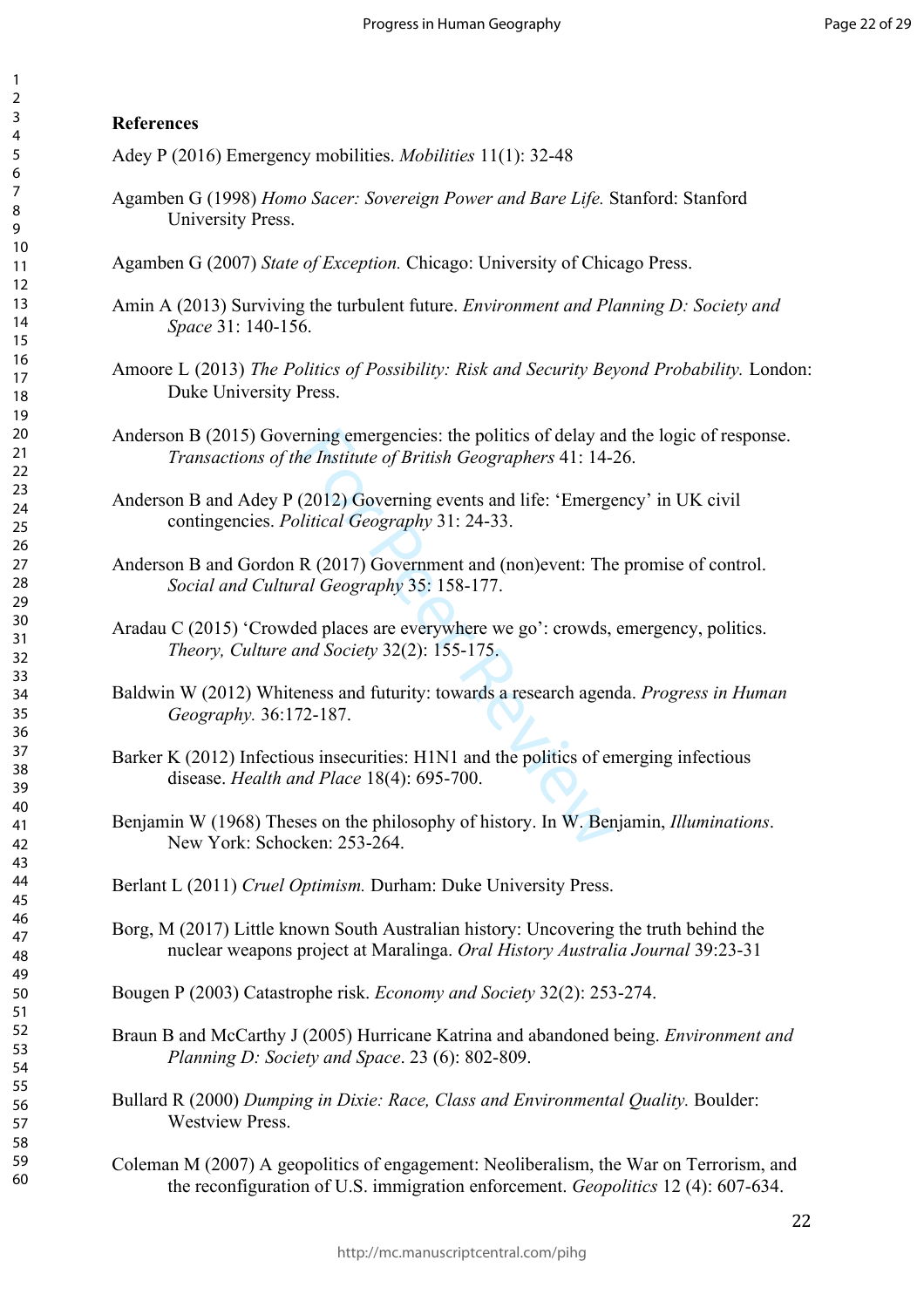$\mathbf{1}$  $\overline{2}$  $\overline{3}$  $\overline{4}$ 5 6  $\overline{7}$ 8 9

| $\overline{\mathbf{c}}$<br>3           |                                                                                                                                                                                                                                     |
|----------------------------------------|-------------------------------------------------------------------------------------------------------------------------------------------------------------------------------------------------------------------------------------|
| 4<br>5<br>6                            | Cooper M (2008) Life as Surplus: Biotechnology and Capitalism in the Neoliberal Era.<br>Seattle, WA: University of Washington Press.                                                                                                |
| $\boldsymbol{7}$<br>8<br>9<br>10<br>11 | Cooper V and Whyte D (2018 )Grenfell, austerity, and institutional violence. Sociological<br>Research Online. Online early available at:<br>https://journals.sagepub.com/doi/pdf/10.1177/1360780418800066. Accessed 28 Feb<br>2019. |
| 12<br>13<br>14<br>15                   | Das V (2007) Life and Words: Violence and the Descent into the Ordinary. Berkeley:<br>University of California Press.                                                                                                               |
| 16<br>17<br>18<br>19                   | Davies T (2018) Toxic space and time: slow violence, necropolitics, and petrochemical<br>pollution. Annals of the American Association of Geographers 108(6): 1537-1553.                                                            |
| 20<br>21<br>22<br>23                   | de Goede M (2008) Beyond risk: Premeditation and the post-9/11 security imagination.<br>Security Dialogue 39(2-3): 155-176.                                                                                                         |
| 24<br>25<br>26                         | de Goede M and Randalls S (2009) Precaution, premption: arts and technologies of the<br>actionable future. Environment and Planning D: Society and Space 27: 859-878.                                                               |
| 27<br>28<br>29<br>30                   | Dillon M (1996) Politics of Security: Towards a Political Philosophy of Continental Thought.<br>London: Routledge.                                                                                                                  |
| 31<br>32<br>33                         | Dillon M (2007) Governing terror: the state of emergency of biopolitical emergence.<br>International Political Sociology: 1: 7-28.                                                                                                  |
| 34<br>35<br>36<br>37                   | Dillon M and Reid J (2009) The Liberal Way of War: Killing to Make Life Live. London:<br>Routledge.                                                                                                                                 |
| 38<br>39<br>40                         | Duffield M (2007) Development, Security and Unending War: Governing the World of<br><i>Peoples.</i> London: Polity                                                                                                                  |
| 41<br>42                               | Fassin D (2010) Enforcing Order: An Ethnography of Urban Policing London. Polity Press.                                                                                                                                             |
| 43<br>44<br>45<br>46                   | Foucault M (1989) The Order of Things: An Archaeology of the Human Sciences. New York:<br>Vintage.                                                                                                                                  |
| 47<br>48<br>49                         | Foucault M (2008) The Birth of Biopolitics: Lectures at the College de France, 1978-1979.<br>New York: Picador.                                                                                                                     |
| 50<br>51<br>52<br>53<br>54             | Fredricksen A (2014) Emergency shelter topologies: locating humanitarian space in mobile<br>and material practice. <i>Environment and Planning D: Society and Space</i> 32, 1, 147-<br>162.                                         |
| 55<br>56<br>57                         | Galtung J (1969) Violence, peace, and peace research. Journal of Peace Research 6(3): 167-<br>191.                                                                                                                                  |
| 58<br>59<br>60                         | Gilmore R (2007) Golden Gulag: Prisons, Surplus, Crisis and Opposition in Globalizing<br>California. Berkeley: University of California Press.                                                                                      |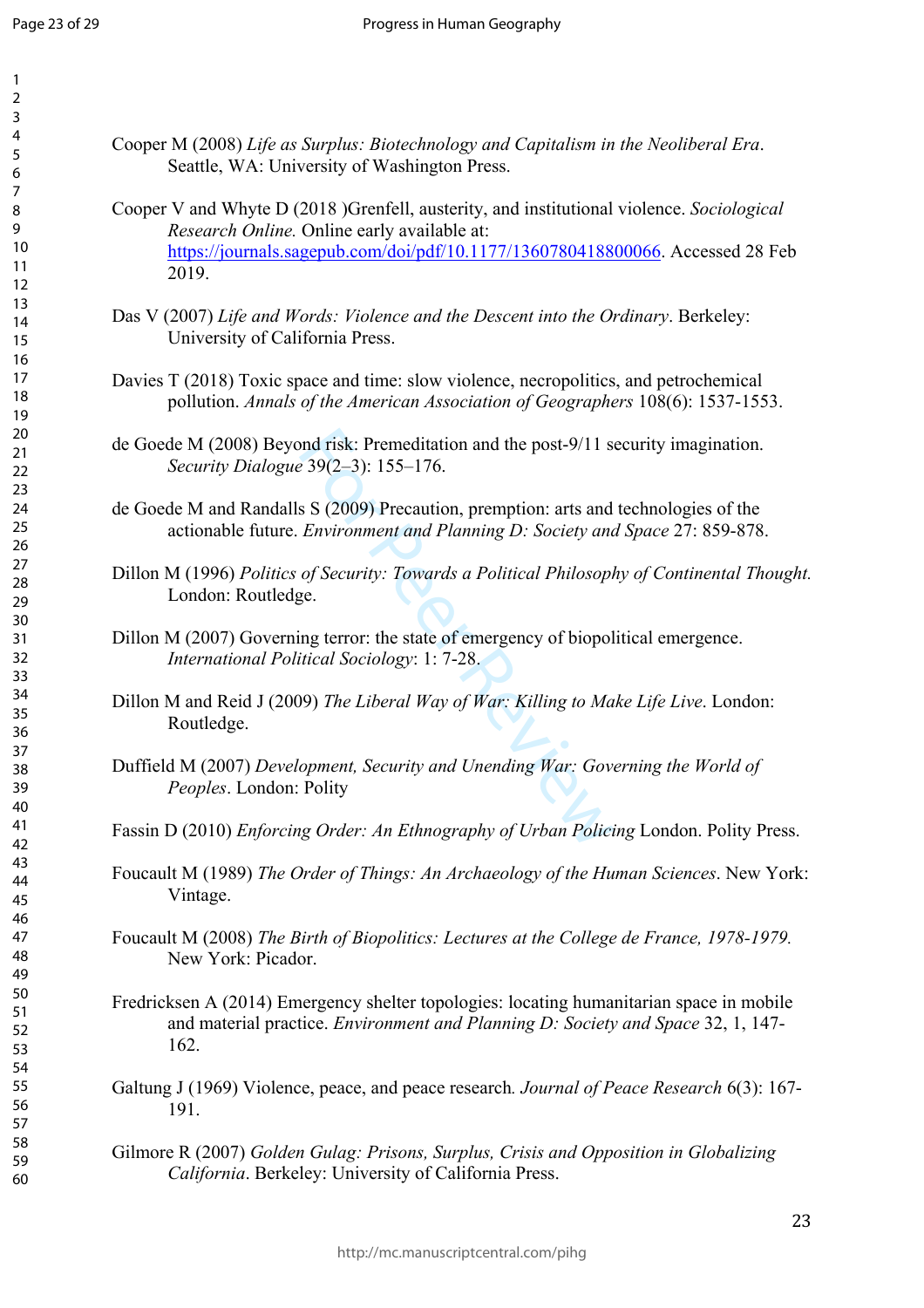| Giroux H (2006) Stormy Weather: Katrina and the Politics of Disposability. Boulder:<br>Paradigm Publishers.                                                                                                                                                       |
|-------------------------------------------------------------------------------------------------------------------------------------------------------------------------------------------------------------------------------------------------------------------|
| Graham S (2011) Cities Under Siege: The New Military Urbanism. London: Verso.                                                                                                                                                                                     |
| Gressgard R (2019) The racialized death-politics of urban resilience governance. Social<br><i>Identities</i> 25(1): 11-26.                                                                                                                                        |
| Grove K (2013) From Emergency Management to Managing Emergence: A Genealogy of<br>Disaster Management in Jamaica. Annals of the Association of American<br>Geographers 103(3): 570-588.                                                                           |
| Grove K (2014a) Agency, Affect, and the Immunological Politics of Disaster Resilience.<br>Environment and Planning D: Society and Space 32: 240-256.                                                                                                              |
| Grove K (2014b) Adaptation Machines and the Parasitic Politics of Life in Jamaican Disaster<br>Resilience. Antipode 46(3): 611-628.                                                                                                                               |
| Grove K (2017) Security beyond resilience. Environment and Planning D: Society and Space<br>$35(1)$ : 184-194.                                                                                                                                                    |
| Haraway D (2007) When Species Meet. Minnesota. University of Minnesota Press.                                                                                                                                                                                     |
| Hartman S (1997) Scenes of Subjection: Terror, Slavery and Self-Making in Nineteenth-<br>Century America. Oxford: Oxford University Press.                                                                                                                        |
| Haywood S and Smith J (1998) Assessment of the potential radiological impact of residual<br>contamination in the Maralinga and Emu areas. In C. Shapiro (ed), Atmospheric<br>Nuclear Tests: Environmental and Human Consquences. New York: Springer: 195-<br>195. |
| Hu C (2018) "A jungle that is continually encroaching": The time of disaster management.<br>Environment and Planning D: Society and Space 36(1): 96-113.                                                                                                          |
| Knowles S (2015) Learning from Disaster?: The History of Technology and the Future of<br>Disaster Research. Technology and Culture 55: 773-784.                                                                                                                   |
| Krupar S (2013) Hot Spotter's Report: Military Fables of toxic Waste Minnesota: University<br>of Minnesota Press.                                                                                                                                                 |
| Lakoff A (2007) Preparing for the next emergency. Public Culture 19(2): 247-271.                                                                                                                                                                                  |
| Lakoff A and Collier S (2008) Distributed preparedness: the spatial logic of domestic security<br>in the United States. <i>Environment and Planning D: Society and Space</i> $26(1)$ : $7 - 28$ .                                                                 |
| Lentzos F and Rose N (2009) Governing insecurity: contingency planning, protection,                                                                                                                                                                               |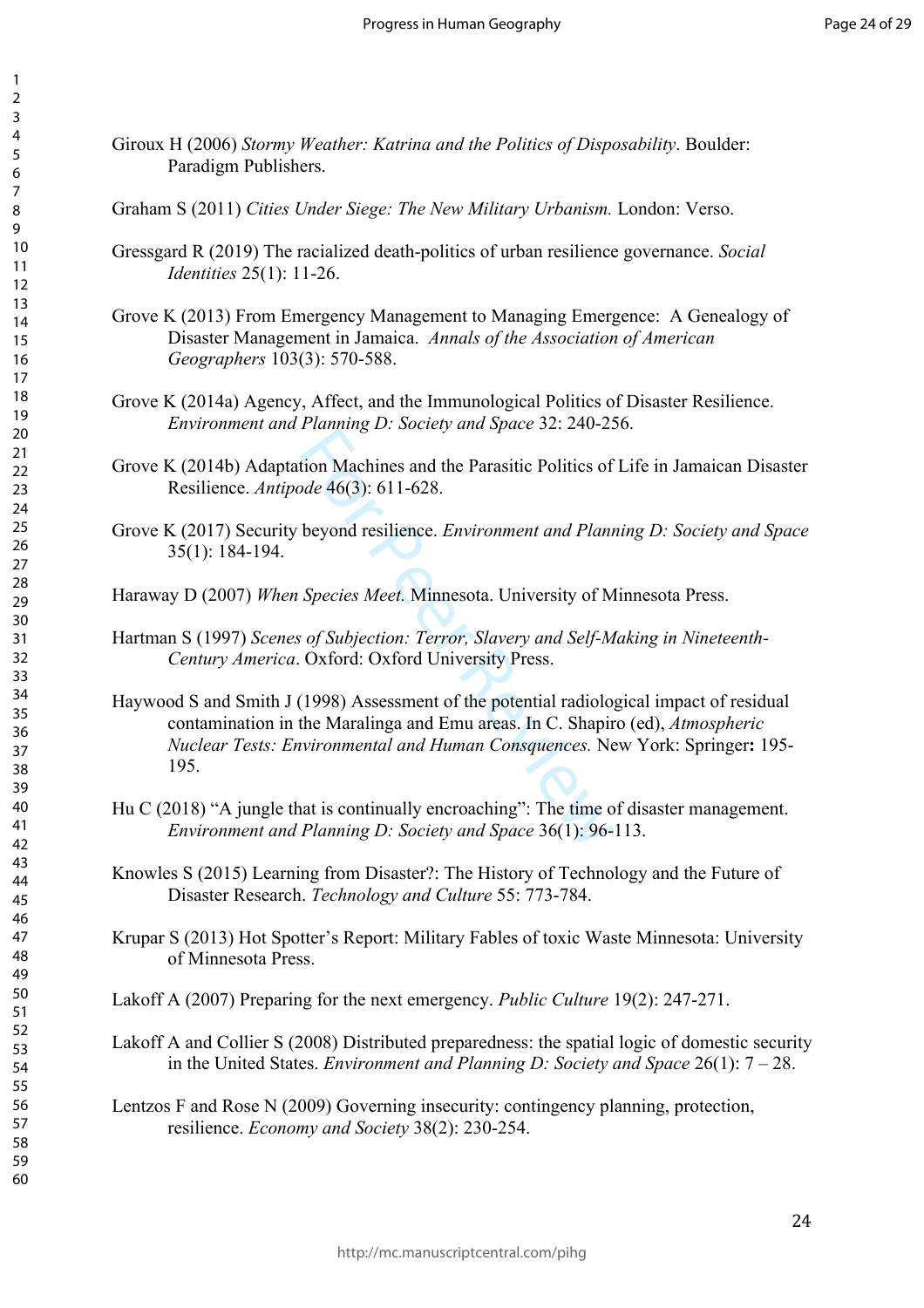$\mathbf{1}$ 

60

For Peer Review 2009. The Tiest.<br>
15) Which came first, people or pollution?<br>
19.<br>
Ilinga's Long Shadow: Yvonne's Story. Sy<br>
2 Postcolony. Berkeley: University of Cali<br>
19.<br>
politics. Public Culture 15(1): 11-40.<br>
nonic G Lea T (2012) When looking for anarchy, look to the state: Fantasies of regulation in forcing disorder within the Australian Indigenous estate. *Critique of Anthropology* 32(2): 109- 124 Lester Y (2000) *Yami: The Autobiography of Yami Lester.* Alice Springs, N.T: IAD Press. Luque-Ayala A and Marvin S (2016) The maintenance of urban circulation: An operational logic of infrastructural control. *Environment and Planning D: Society and Space* 42(2): 191-208. MacIntyre A (1989) Whose justice, which rationality? Indiana. University of Notre Dame Press. Massumi B (2009) National Enterprise Emergency: Steps Toward and Ecology of Powers. Theory, Culture & Society 26(6): 153-185. Mohai P and Saha R (2015) Which came first, people or pollution? A review of theory and evidence from longitudinal environmental justice studies. *Environmental Research Letters* 10(12): 1-9. Mattingly C (2016) *Maralinga's Long Shadow: Yvonne's Story.* Sydney: Allen & Unwin. Mbembe A (2001) *On the Postcolony.* Berkeley: University of California Press. Mbembe A (2003) Necropolitics. *Public Culture* 15(1): 11-40. McKittrick K (2006) *Demonic Grounds: Black Women and the Cartographies of Struggle*. Minneapolis: university of Minnesota Press. McKittrick K (2013) Plantation futures. *Small Axe* 17(3): 1-15 McKittrick K (2016) Diachronic loops/deadweight tonnage/bad made measure. *Cultural Geographies* 23 (1): 3-18. Mittmann J (2017) Maralinga: Aboriginal poison country. *Agora* 52(3): 25 Mullings B, Werner M and Peake L (2010) Fear and loathing in Haiti: Race and politics of humanitarian dispossession. *Acme* 9(3) (no pagination) Murphy M (2013) Chemical Infrastructures of the St. Clair River. In N. Jas & S. Boudia (Eds.), *Toxicants, Health and Regulation since 1945* London: Pickering and Chato, 103–115. Neal A (2006) Exceptionalism and the Politics of Counter-Terrorism: Liberty, Security and the War on Terror. London: Routledge. Nixon R (2009) Neoliberalism, slow violence, and the environmental picturesque. *MFS Modern Fiction Studies* 55(3): 443-467.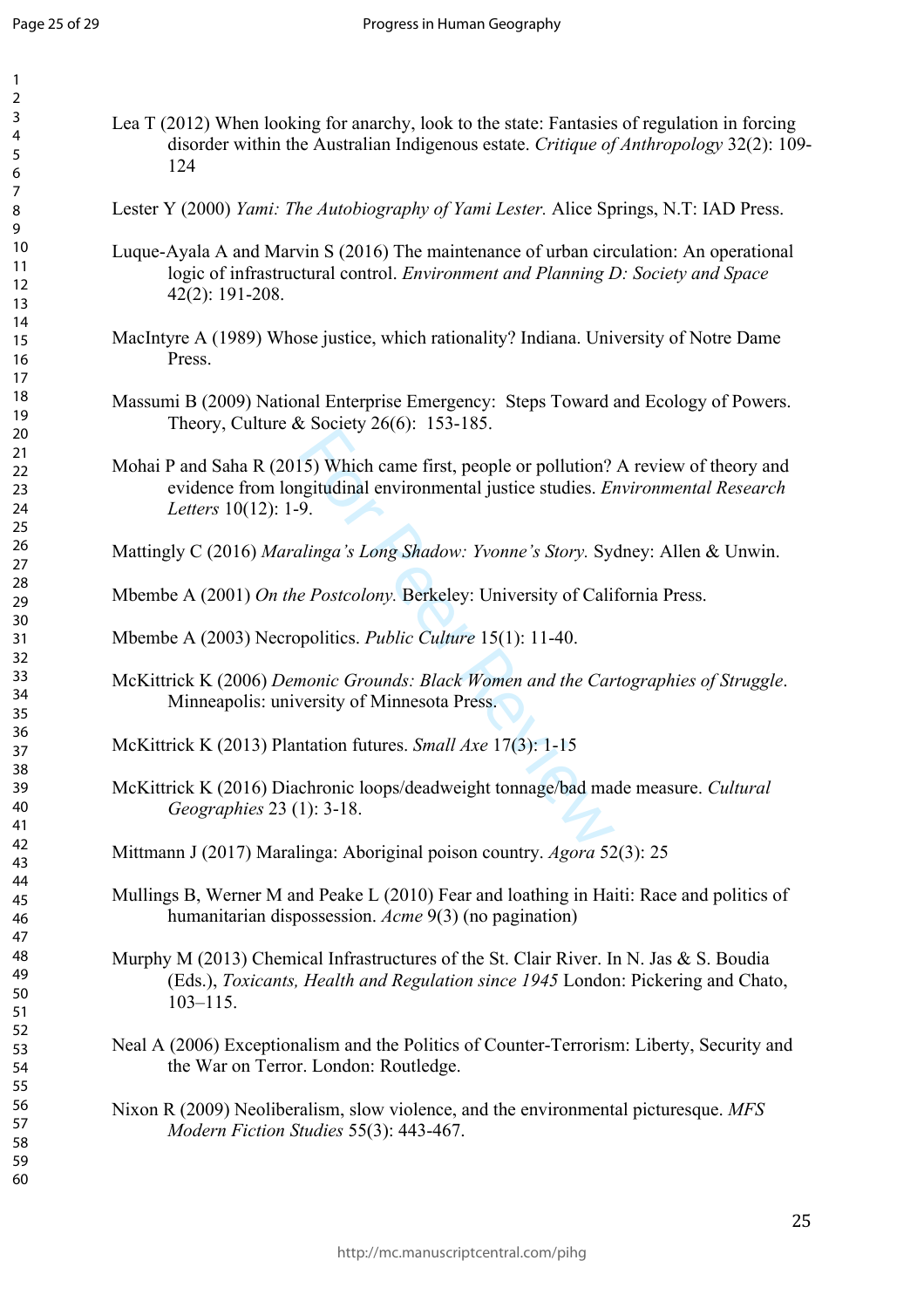- alinga: Australia's nuclear waste cover-up.<br>ty of hope: emotional cultures of precarity<br>Planning D: Society and Space. Online ea<br>gepub.com/doi/10.1177/026377581882522<br>mpire of Love: Toward a Theory of Intima<br>m: Duke Univer Nixon R (2011) *Slow Violence and the Environmentalism of the Poor*: Harvard: Harvard University Press. O'Grady N (2016) Protocol and the post-human performativity of security. *Cultural Geographies* 23(3): 495-510 O'Malley P (2004) *Risk, Uncertainty, and Government*. London: Glasshouse. Ophir A 2007 The two-state solution: Providence and catastrophe Theoretical Inquiries in Law 8(1) (no pagination) Pain R (2014) Everyday terrorism. *Progress in Human Geography* 38(4): 531-550. Pain R (2019) Chronic urban trauma: the slow violence of housing dispossession. *Urban Studies* 56(2): 385-400. Parkinson A (2016) *Maralinga: Australia's nuclear waste cover-up.* Sydney: HarperCollins Australia. Pettit H (2019) The cruelty of hope: emotional cultures of precarity in neoliberal Cairo. *Environment and Planning D: Society and Space.* Online early available at: <https://journals.sagepub.com/doi/10.1177/0263775818825264> (access 28 Feb 2019) Povinelli E (2006) *The Empire of Love: Toward a Theory of Intimacy, Genealogy, and Carnality.* Durham: Duke University Press. Povinelli E (2011) *Economies of Abandonment: Social Belonging and Endurance in Late Liberalism*. Durham N. C. : Duke. Pulido L (2000) Rethinking environmental racism: white privilege and urban development in Southern California. *Annals of the Association of American Geographers* 90(1): 12- 40. Pulido L (2017) Geographies of race and ethnicity II: environmental racism, racial capitalism and state-sanctioned violence. *Progress in Human Geography* 41(4): 524-533. Raynor R (2019) Dissonant hopes amidst decline: Gendered precarity in an austere UK (unpublished ms) Roitman J (2014) *Anti-Crisis*. Durham N.C.: Duke.
	- Rose M (2014) Negative governance: vulnerability, biopolitics and the origins of government. *Transactions of the Institute of British Geographers* 39(2): 209-223.
	- Roy A (2011) Slumdog cities: rethinking subaltern urbanism. *International Journal of Urban and Regional Research* 35(2): 223-238.
	- Sandlos J and Keeling A (2016) Toxic legacies, slow violence, and environmental injustice at Giant Mine, Northwest Territories. *Northern Review* (42).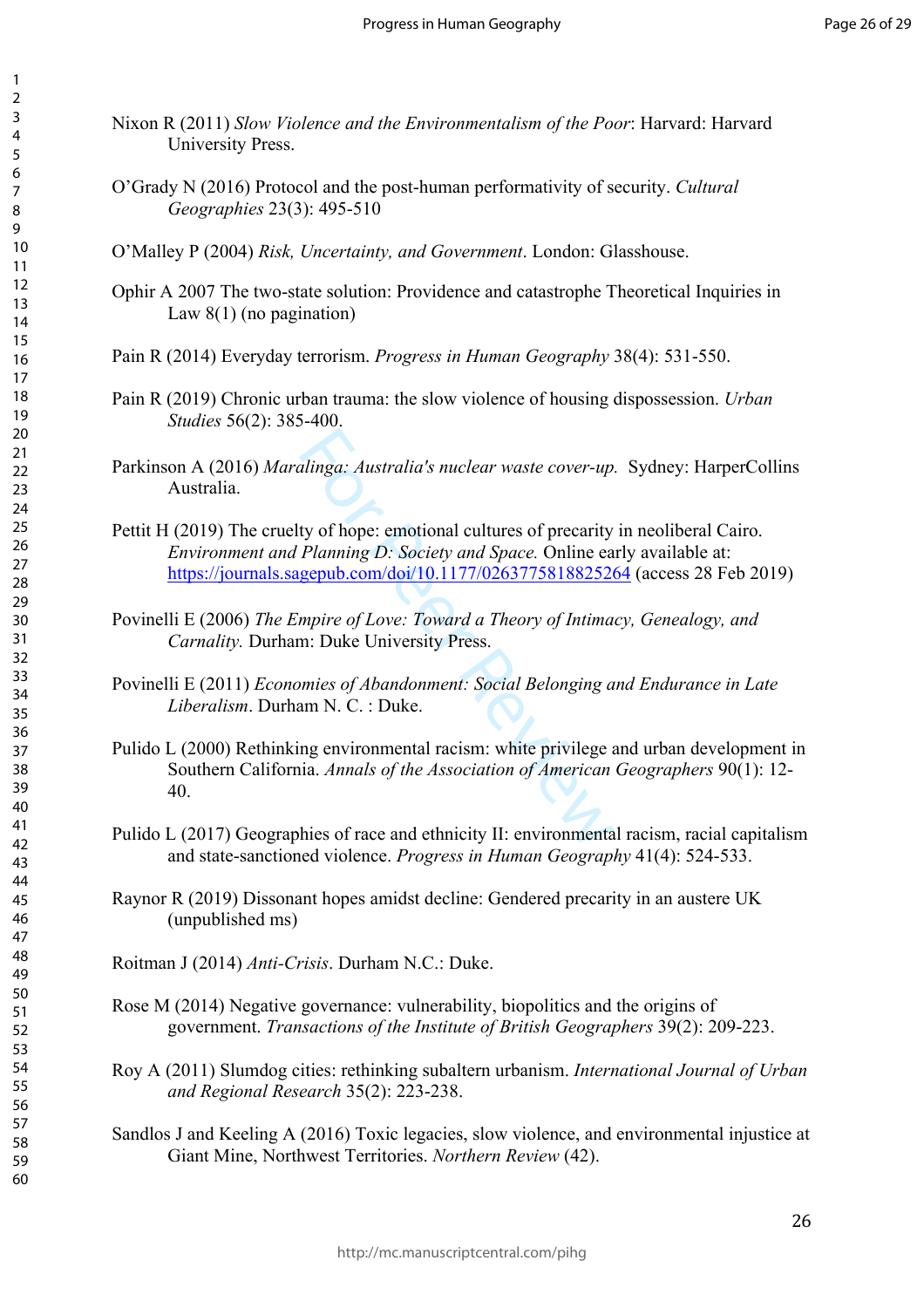| 1                                         |  |
|-------------------------------------------|--|
| 2                                         |  |
| 3                                         |  |
| 4                                         |  |
| 5                                         |  |
| 6                                         |  |
|                                           |  |
| 8                                         |  |
|                                           |  |
| 9                                         |  |
| 10                                        |  |
| 1<br>1                                    |  |
| $\mathbf{1}$<br>$\overline{c}$            |  |
| 13                                        |  |
| 1<br>4                                    |  |
| 15                                        |  |
| 16                                        |  |
| 1                                         |  |
| 18                                        |  |
| 19                                        |  |
| 20                                        |  |
| $\overline{21}$                           |  |
| 21<br>,                                   |  |
| 23                                        |  |
|                                           |  |
| $^{24}$                                   |  |
| 25                                        |  |
| 26                                        |  |
| 27                                        |  |
| 28                                        |  |
| 29                                        |  |
| 30                                        |  |
| $\overline{\textbf{3}}$                   |  |
| $\overline{\mathbf{3}}$<br>$\overline{2}$ |  |
| $\overline{\mathbf{3}}$<br>ξ              |  |
| 34                                        |  |
| 35                                        |  |
|                                           |  |
| 36                                        |  |
| 37                                        |  |
| 38                                        |  |
| 39                                        |  |
| 40                                        |  |
| 41                                        |  |
| 42                                        |  |
| 43                                        |  |
| 44                                        |  |
| 45                                        |  |
| 46                                        |  |
| 47                                        |  |
| 48                                        |  |
| 49                                        |  |
| 50                                        |  |
| 51                                        |  |
| 52                                        |  |
|                                           |  |
| 53                                        |  |
| 54                                        |  |
| 55                                        |  |
| 56                                        |  |
| 57                                        |  |
| 58                                        |  |
| 59                                        |  |
| 60                                        |  |

Sexton J (2010) People of color-blindness: notes on the afterlife of slavery. *Social Text*  28(2(103)): 31-56.

- Scheper-Hughes N (1992) *Death Without Weeping: The Violence of Everyday Life in Brazil.*  Berkeley: University of California Press.
- Schoch-Spana M (2004) Bioterrorism: US public health and a secular apocalypse. *Anthropology Today* 20(5): 8-13.
- Scott D (2014) *Omens of Aversity: Tragedy, Time, Memory, Justice*. Durham: Duke University Press.
- Sharpe C (2016) *In the Wake: On Blackness and Being*. Durham: Duke University Press.
- Simone A (2004) *For the City Yet to Come: Changing African Life in Four Cities*. Durham: Duke University Press.
- Press.<br>
P(2017) Race, biopolitics and the future. *E*<br> *Hace 35(2): 210-221.*<br> *Debris: On Ruins And Ruination.* Durham<br> *Prvous System.* London: Routledge.<br>
al of the senses: A conversation with Michael Sydney<br> *Peer. New* Smith S and Vasudevan P (2017) Race, biopolitics and the future. *Environment and Planning D: Society and Space* 35(2): 210-221.
- Stoler L (2013) *Imperial Debris: On Ruins And Ruination.* Durham: N.C.: Duke.
- Taussig M (1992) *The Nervous System.* London: Routledge.
- Taussig M (2002) Carnival of the senses: A conversation with Micheal Taussig In M. Zournazi (ed) *Hope: New Philosophies for Change*. Sydney: Pluto Press: 42-63
- Thomas D (2016) Time and the otherwise: Plantations, garrisons and being human in the Caribbean. *Anthropological Theory* 16(2-3): 177-200.
- Tse J (2007) *Noxious New York: The Racial Politics of Urban Health and Environmental Justice*. Cambridge: MIT Press.
- Tsing A (2015). *The Mushroom At The End Of The World: On The Possibility Of Life In Capitalist Ruins.* Princeton: Princeton University Press.
- Ureta S (2016) Chemical rubble: Historicizing toxic waste in a former mining town in Northern Chile. *Environment & Society Portal* 20. Available at: <https://doi.org/10.5282/rcc/7704>. (last accessed 28.01.19)
- Watson N (2011) The Northern Territory emergency response—has it really improved the lives of Aboriginal women and children? *Australian Feminist Law Journal* 35(1): 147-163.
- Weheliye A (2014) *Habeas Viscus: Racializing Assemblages, Biopolitics, and Black Feminist Theories of the Human.* Durham: Duke University Press.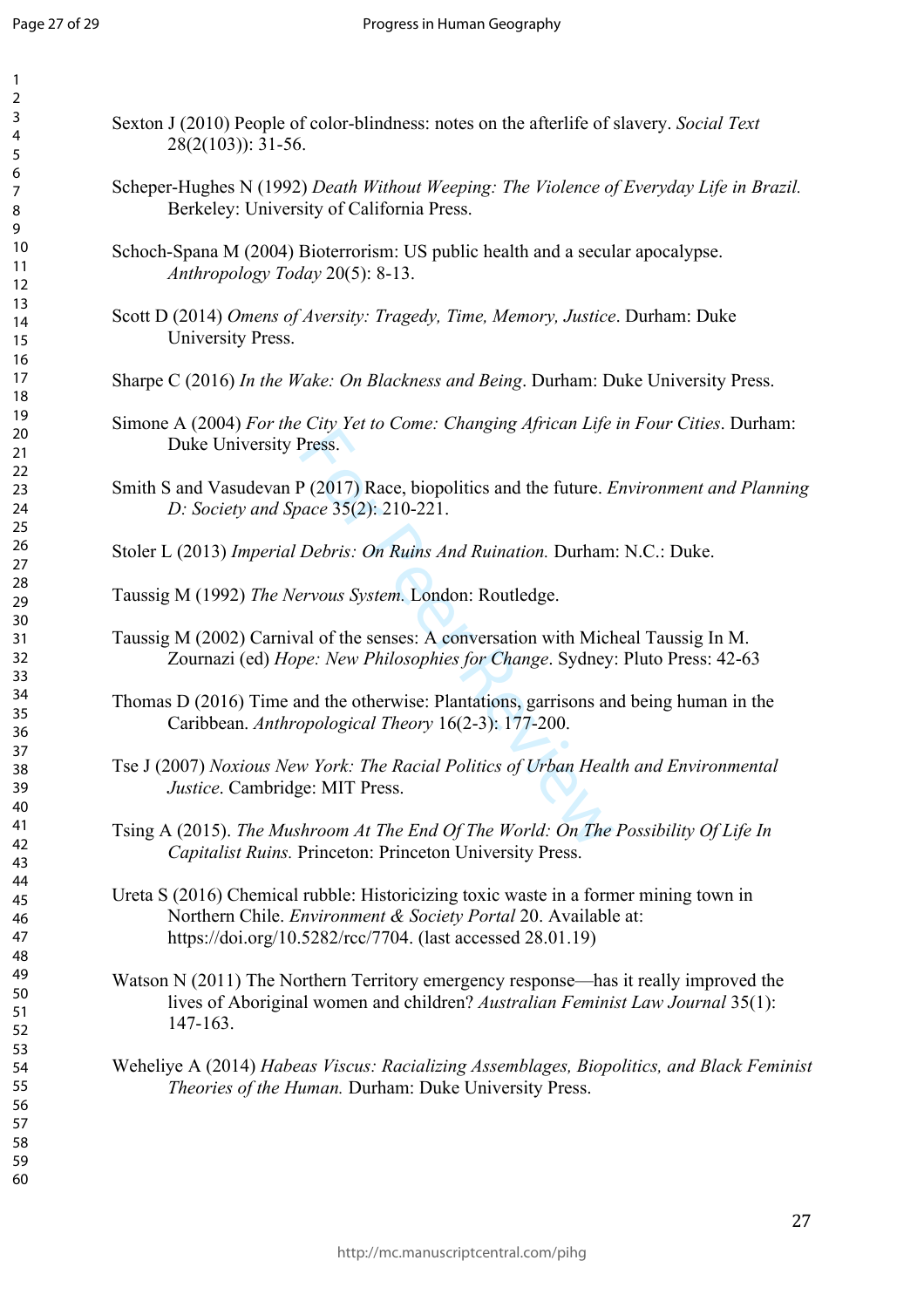$\mathbf{1}$  $\overline{2}$  $\overline{3}$ 

- 
- 
- 
- 
- 

http://mc.manuscriptcentral.com/pihg

For Per Ferrier